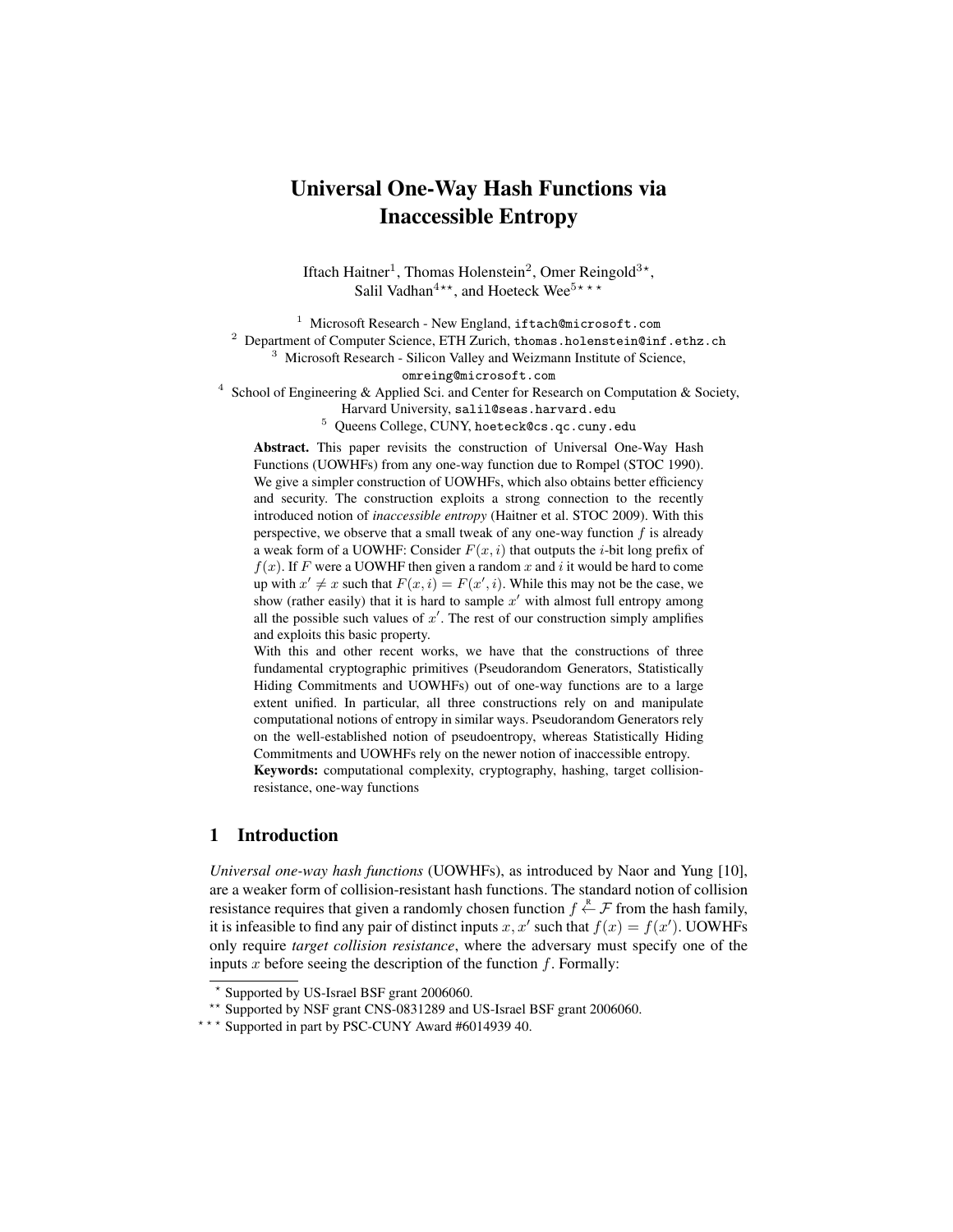**Definition 1.** A family of functions  $\mathcal{F}_k = \{F_z : \{0,1\}^{n(k)} \to \{0,1\}^{m(k)}\}_{z \in \{0,1\}^k}$  is a *family of* universal one-way hash functions (UOWHFs) *if it satisfies:*

- *1. Efficiency:* Given  $z \in \{0,1\}^k$  and  $x \in \{0,1\}^{n(k)}$ ,  $F_z(x)$  can be evaluated in time  $poly(n(k), k)$ .
- 2. *Shrinking:*  $m(k) < n(k)$ .
- *3. Target Collision Resistance: For every probabilistic polynomial-time adversary* A*, the probability that* A *succeeds in the following game is negligible in* k*:*
	- *(a) Let*  $(x, \text{state}) \leftarrow A(1^k) \in \{0, 1\}^{n(k)} \times \{0, 1\}^*$ .
	- *(b) Choose*  $z \stackrel{R}{\leftarrow} \{0,1\}^k$ *.*
	- *(c) Let*  $x' \stackrel{k}{\leftarrow} A(\text{state}, z) \in \{0, 1\}^{n(k)}$ *.*
	- (*d*) *A* succeeds *if*  $x \neq x'$  *and*  $F_z(x) = F_z(x')$ *.*

It turns out that this weaker security property suffices for many applications. The most immediate application given in [10] is *secure fingerprinting*, whereby the pair  $(f, f(x))$  can taken as a compact "fingerprint" of a large file x, such that it is infeasible for an adversary, seeing the fingerprint, to change the file  $x$  to  $x'$  without being detected. More dramatically, Naor and Yung [10] also showed that UOWHFs can be used to construct secure digital signature schemes, whereas all previous constructions (with proofs of security in the standard model) were based on trapdoor functions (as might have been expected to be necessary due to the public-key nature of signature schemes). More recently, UOWHFs have been used in the Cramer–Shoup encryption scheme [3] and in the construction of statistically hiding commitment schemes from one-way functions [4, 5].

Naor and Yung [10] gave a simple and elegant construction of UOWHFs from any one-way *permutation*. Subsequently, Rompel [11] gave a much more involved construction to prove that UOWHFs can be constructed from an arbitrary one-way function, thereby resolving the complexity of UOWHFs (as one-way functions are the minimal complexity assumption for complexity-based cryptography, and are easily implied by UOWHFs).<sup>6</sup> While complications may be expected for constructions from arbitrary one-way functions (due to their lack of structure), Rompel's analysis also feels quite ad hoc. In contrast, the construction of pseudorandom generators from oneway functions of [7], while also somewhat complex, involves natural abstractions (e.g., pseudoentropy) that allow for modularity and measure for what is being achieved at each stage of the construction.

In this paper, we give simpler constructions of UOWHFs from one-way functions, based on (a variant of) the recently introduced notion of *inaccessible entropy* [5]. In addition, one of the constructions obtains slightly better efficiency and security.

#### 1.1 Inaccessible Entropy

For describing our construction, it will be cleaner to work with a variant of UOWHFs where there is a *single* shrinking function  $F: \{0,1\}^n \to \{0,1\}^m$  (for each setting of the security parameter  $k$ ) such that it is infeasible to find collisions with *random inputs*.

 $6$  More details of Rompel's proof are worked out, with some corrections, in [12, 9].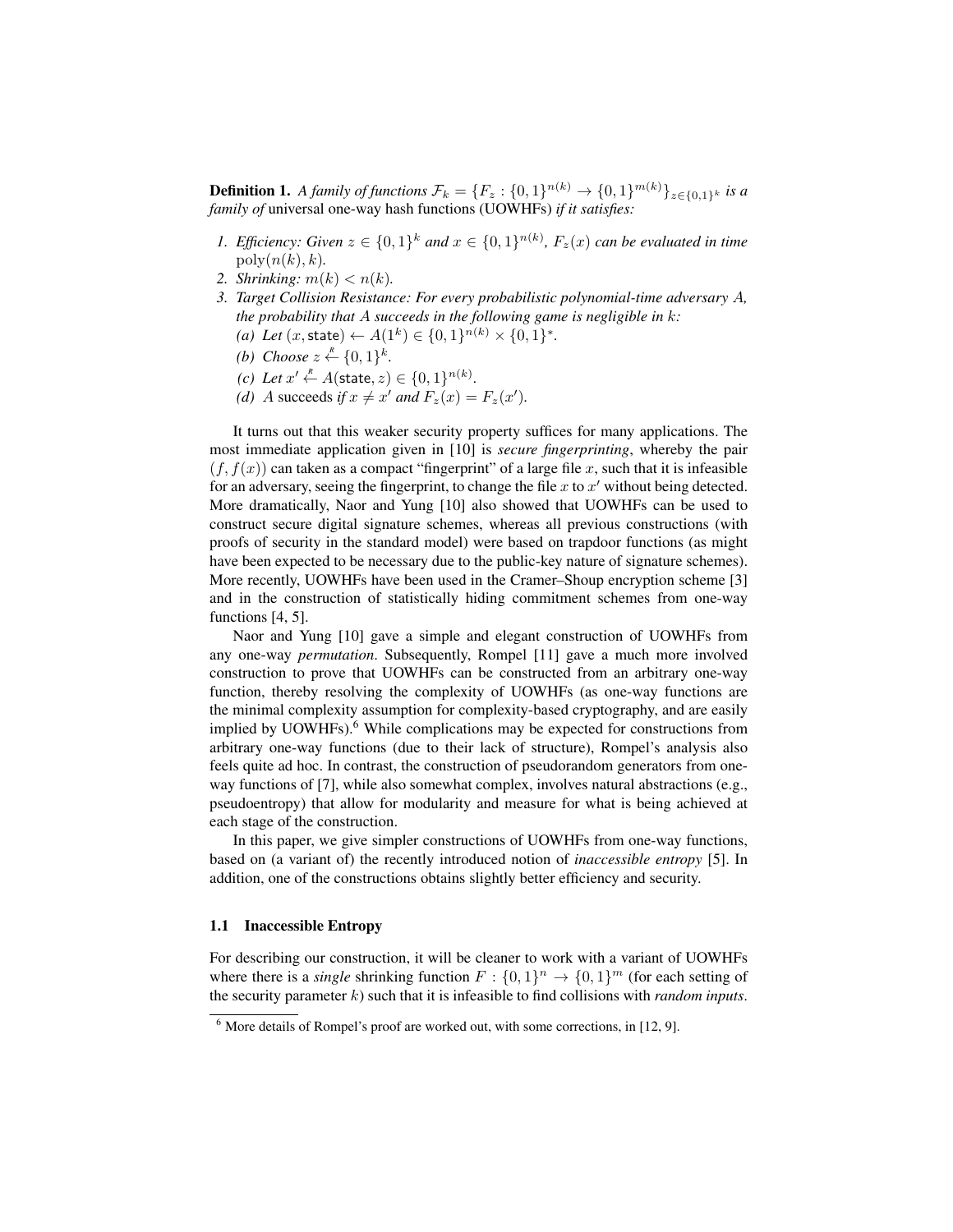That is, an adversary A is given a uniformly random  $x \stackrel{\text{R}}{\leftarrow} \{0,1\}^n$ , outputs an  $x'$  such that  $F(x') = F(x)$ , and succeeds if  $x' \neq x$ .<sup>7</sup> Note that we can assume without loss of generality that  $x' = A(x)$  is always a preimage of  $F(x)$  (A has the option of outputting x in case it does not find a different preimage); we refer to an algorithm  $\tilde{A}$  with this property as an F*-collision finder*.

Our construction is based on an entropy-theoretic view of UOWHFs. The fact that  $F$  is shrinking implies that there are many preimages  $x'$  available to  $A$ . Indeed, if we consider an (inefficient) adversary  $A(x)$  that outputs  $x' \stackrel{R}{\leftarrow} F^{-1}(F(x))$  and let X be a random variable uniformly distributed on  $\{0, 1\}^n$ , then

$$
H(A(X)|X) = H(X|F(X)) \ge n - m,
$$

where  $H(\cdot|\cdot)$  denotes conditional Shannon entropy. (See Section 2 for more definitional details.) We refer to the quantity  $H(X|F(X))$  as the *real entropy of*  $F^{-1}$ .

On the other hand, the target collision resistance means that effectively only one of the preimages is accessible to  $A$ . That is for every probabilistic polynomial-time  $F$ collision finder A, we have  $Pr[A(X) \neq X] = neg(n)$ , which is equivalent to requiring that:

$$
H(A(X)|X) = neg(n)
$$

for all probabilistic polynomial-time F-collision finders A. (If A can find a collision  $X'$ with nonnegligible probability, then it can achieve nonnnegligible conditional entropy by outputting X' with probability 1/2 and outputting X with probability 1/2.) We refer to the maximum of  $H(A(X)|X)$  over all efficient F-collision finders as the *accessible entropy of*  $F^{-1}$ . We stress that accessible entropy refers to an *upper bound* on a form of computational entropy, in contrast to the Håstad et al.'s notion of *pseudoentropy* [7].

Thus, a natural weakening of the UOWHF property is to simply require a noticeable gap between the real and accessible entropies of  $F^{-1}$ . That is, for every probabilistic polynomial-time F-collision finder A, we have  $H(A(X)|X) < H(X|F(X)) - \Delta$ , for some noticeable ∆, which we refer to as the *inaccessible entropy of* F.

#### 1.2 Our Constructions

Our constructions of UOWHFs have two parts. First, we show how to obtain a function with noticeable inaccessible entropy from any one-way function. Second, we show how to build a UOWHF from any function with inaccessible entropy.

 $OWFs \Rightarrow Inaccessible \; Entropy.$  Given a one-way function  $f: \{0,1\}^n \rightarrow \{0,1\}^m$ , we show that a random truncation of  $f$  has inaccessible entropy. Specifically, we define  $F(x, i)$  to be the first i bits of  $f(x)$ .

To see that this works, suppose for contradiction that  $F$  does not have noticeable inaccessible entropy. That is, we have an efficient adversary A that on input  $(x, i)$ can sample from the set  $S(x,i) = \{x' : f(x')_{1...i} = f(x)_{1...i}\}\$  with almostmaximal entropy, which is equivalent to sampling according to a distribution that is

<sup>&</sup>lt;sup>7</sup> It is easy to convert any such function F into a standard UOWHF family by defining  $F_z(x) =$  $F(z+x)$ .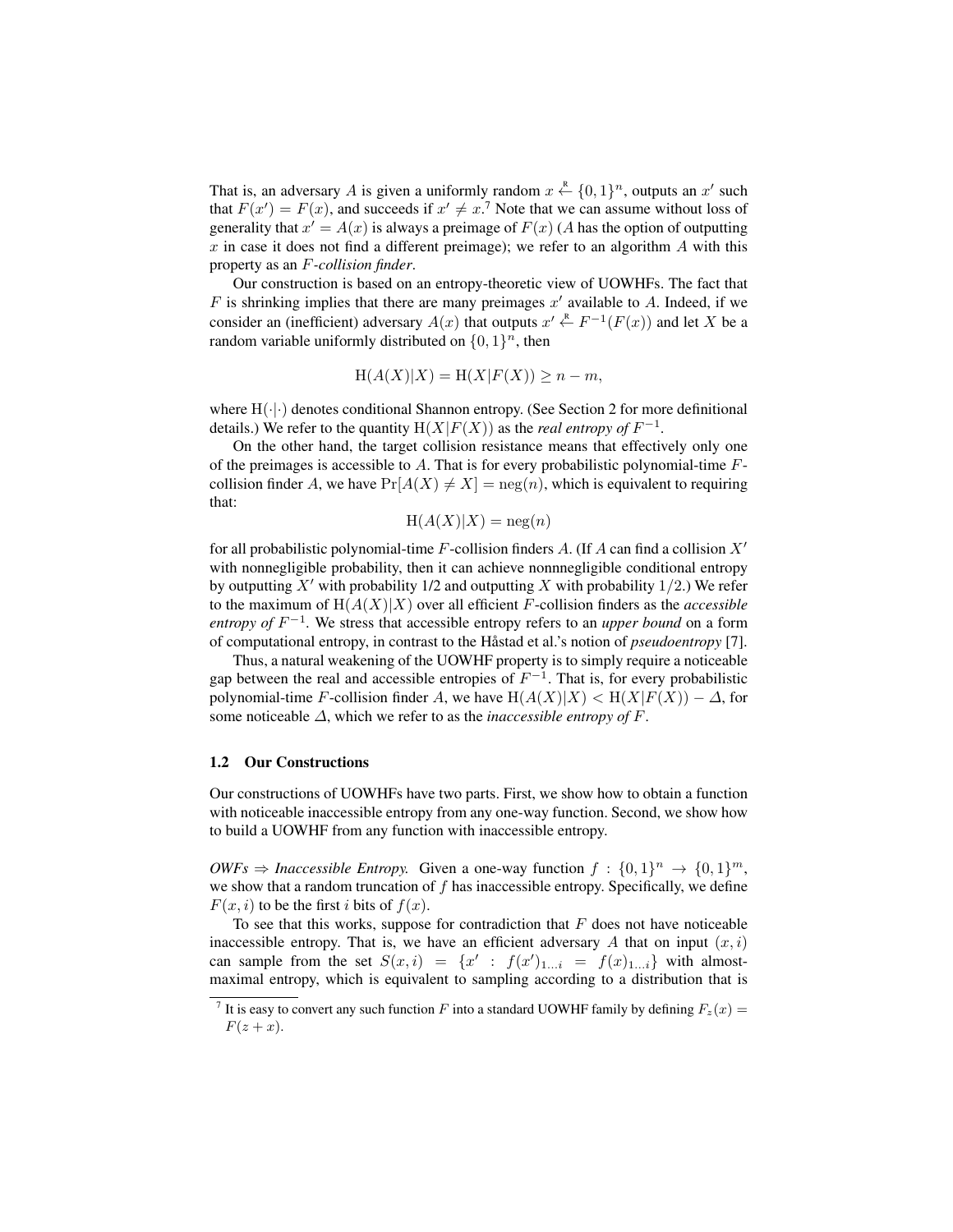statistically close to the uniform distribution on  $S(x, i)$ . We can now use A to construct an inverter Inv for f that works as follows on input y: choose  $x_0 \stackrel{\text{R}}{\leftarrow} \{0,1\}^n$ , and then for  $i = 1, \ldots, n$  generate a random  $x_i \stackrel{\text{R}}{\leftarrow} A(x_{i-1}, i-1)$  subject to the constraint that  $f(x_i)_{1,\dots,i} = y_{1,\dots,i}$ . The latter step is feasible, since we are guaranteed that  $f(x_i)_{1,\ldots,i-1} = y_{1,\ldots,i-1}$  by the fact that A is an F-collision finder, and the expected number of trials needed get agreement with  $y_i$  is at most 2 (since  $y_i \in \{0, 1\}$ , and y and  $f(x_i)$  are statistically close). It is not difficult to show that when run on a random output Y of f, Inv produces an almost-uniform preimage of Y. This contradicts the one-wayness of f. Indeed, we only need f to be a *distributional* one-way function [8], whereby it is infeasible to generate almost-uniform preimages under f.

*Inaccessible Entropy*  $\Rightarrow$  *UOWHFs.* Once we have a non-negligible amount of inaccessible entropy, we can construct a UOWHF via a series of standard transformations.

- 1. Repetition: By evaluating  $F$  on many inputs, we can increase the amount of inaccessible entropy from  $1/\text{poly}(n)$  to  $\text{poly}(n)$ . Specifically, we take  $F^t(x_1,\ldots,x_t) = (F(x_1),\ldots,F(x_t))$  where  $t = \text{poly}(n)$ . This transformation also has the useful effect of converting the real entropy of  $F^{-1}$  to *min-entropy*.
- 2. Hashing Inputs: By hashing the input to F (namely taking  $F'(x, g) = (F(x), g(x))$ for a universal hash function  $g$ ), we can reduce both the real (min-)entropy and the accessible entropy so that  $(F')^{-1}$  still has a significant amount of real entropy, but has (weak) target collision resistance (on random inputs).
- 3. Hashing Outputs: By hashing the output to F (namely taking  $F'(x, g) = g(F(x))$ ), we can reduce the output length of  $F$  to obtain a shrinking function that still has (weak) target collision resistance.

There are two technicalities that occur in the above steps. First, hashing the inputs only yields *weak* target collision resistance; this is due to the fact that accessible Shannon entropy is an average-case measure and thus allows for the possibility that the adversary can achieve high accessible entropy most of the time. Fortunately, this weak form of target collision resistance can be amplified to full target collision resistance using another application of repetition and hashing (similar to [1]).

Second, the hashing steps require having a fairly accurate estimate of the real entropy. This can be handled similarly to [7, 11], by trying all (polynomially many) possibilities and concatenating the resulting UOWHFs, at least one of which will be target collision resistant.

*A More Efficient Construction.* We obtain a more efficient construction of UOWHFs by hashing the output of the one-way function  $f$  before truncating. That is, we define  $F(x, q, i) = (q, q(f(x))_{1 \cdots i})$ . This function is in the spirit of the function that Rompel [11] uses as a first step, but our function uses three-wise independent hash function instead of *n*-wise independent one, and enjoys a much simpler structure.<sup>8</sup> Our analysis of this function is significantly simpler than Rompel's and can be viewed as

<sup>&</sup>lt;sup>8</sup> Rompel started with the function  $f'(z, g_1, g_2) := (g_2(f_0(g_1(z))), g_1, g_2)$ , where  $g_1$  and  $g_2$ are *n*-wise independent hash-functions, and  $f_0$  is defined as  $f_0(x, y, i) = (f(x), y^{n-i}, 0^i)$ .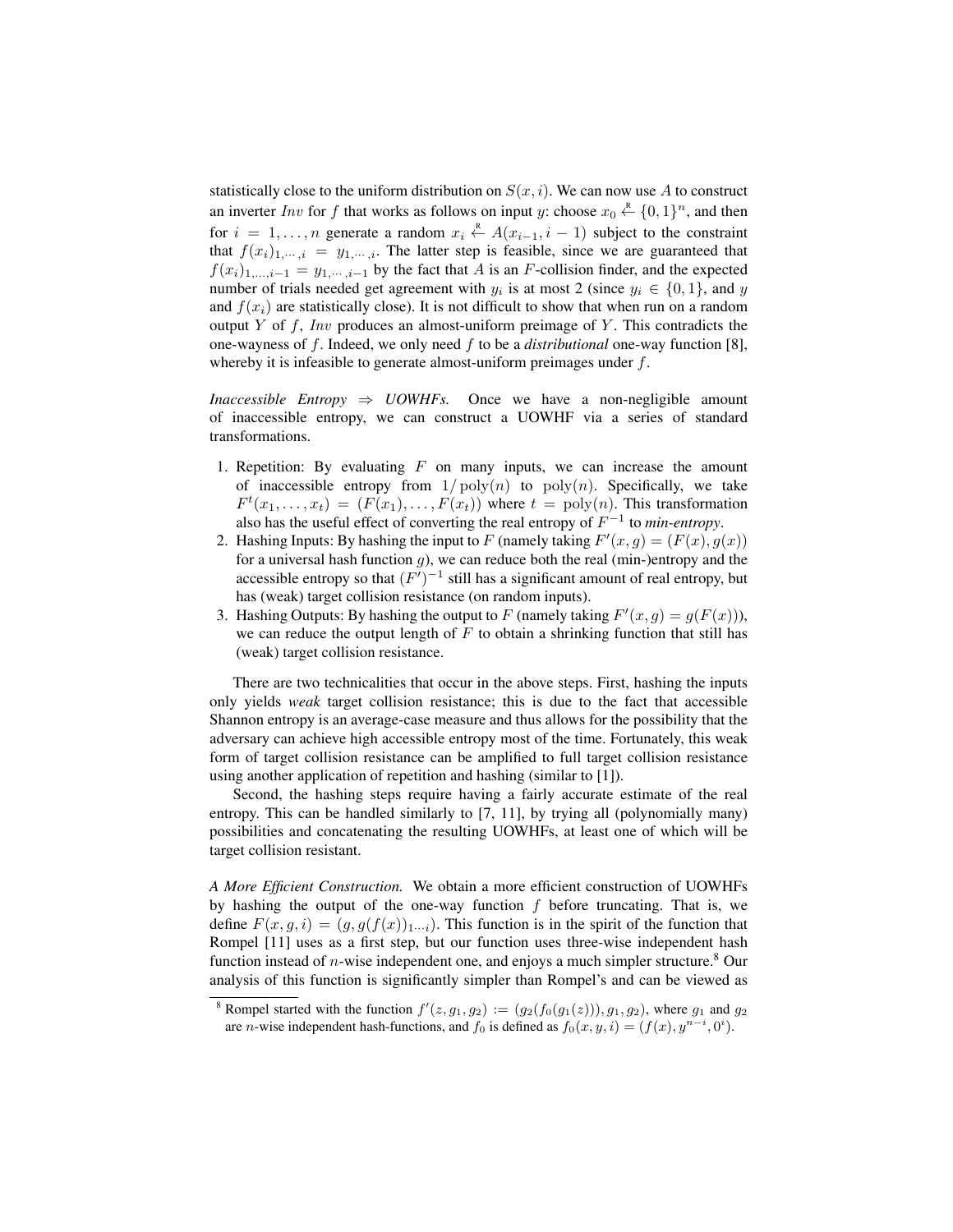providing a clean abstraction of what it achieves (namely, inaccessible entropy) that makes the subsequent transformation to a UOWHF much easier.

We obtain improved UOWHF parameters over our first construction for two reasons. First, we obtain a larger amount of inaccessible entropy:  $(\log n)/n$  bits instead of roughly  $1/n<sup>4</sup>$  bits. Second, we obtain a bound on a stronger form of accessible entropy, which enables us to get full target collision resistance when we hash the inputs, avoiding the second amplification step.

This construction yields better parameters than Rompel's original construction. A one-way function of input length n yields a UOWHF with output length  $\tilde{O}(n^7)$ , improving Rompel's bound of  $\tilde{O}(n^8)$ . Additionally, we are able to reduce the key length needed: Rompel's original construction uses a key of length  $\tilde{O}(n^{12})$ , whereas our construction only needs a key of length  $\tilde{O}(n^7)$ . If we allow the construction to utilize some nonuniform information (namely an estimate of the real entropy of  $F^{-1}$ ), then we obtain output length  $\tilde{O}(n^5)$ , improving Rompel's bound of  $\tilde{O}(n^6)$ . For the key length, the improvement in this case is from  $\tilde{O}(n^7)$  to  $\tilde{O}(n^5)$ . Of course, these bounds are still far from practical, but they illustrate the utility of inaccessible entropy in reasoning about UOWHFs, which may prove useful in future constructions (whether based on one-way functions or other building blocks).

## 1.3 Perspective

The idea of inaccessible entropy was introduced in [5] for the purpose of constructing statistically hiding commitment schemes from one-way functions and from zeroknowledge proofs. There, the nature of statistically hiding commitments necessitated more involved notions of inaccessible entropy than we present here — inaccessible entropy was defined in [5] for interactive protocols and for "generators" that output many blocks, where one considers adversaries that try to generate next-messages or next-blocks of high entropy. In such a setting, it is necessary to have the adversary privately "justify" that it is behaving consistently with the honest party, and to appropriately discount the entropy in case the adversary outputs an invalid justification.

Here, we are able to work with a much simpler form of inaccessible entropy. The simplicity comes from the noninteractive nature of UOWHFs (so we only need to measure the entropy of a single string output by the adversary), and the fact that we can assume without loss of generality that the adversary behaves consistently with the honest party. Thus, the definitions here can serve as a gentler introduction to the concept of inaccessible entropy. On the other hand, the many-round notions from [5] allow for a useful "entropy equalization" transformation that avoids the need to try all possible guesses for the entropy. We do not know an analogous transformation for constructing UOWHFs. We also note that our simple construction of a function with inaccessible entropy by randomly truncating a one-way function (and its analysis) is inspired by the the construction of an "inaccessible entropy generator" from a one-way function in [5].

Finally, with our constructions, the proof that one-way functions imply UOWHFs now parallels those of pseudorandom generators [7, 6] and statistically hiding commitments [4, 5], with UOWHFs and statistically hiding commitments using dual notions of entropy (high real entropy, low accessible entropy) to pseudorandom generators (low real entropy, high pseudoentropy).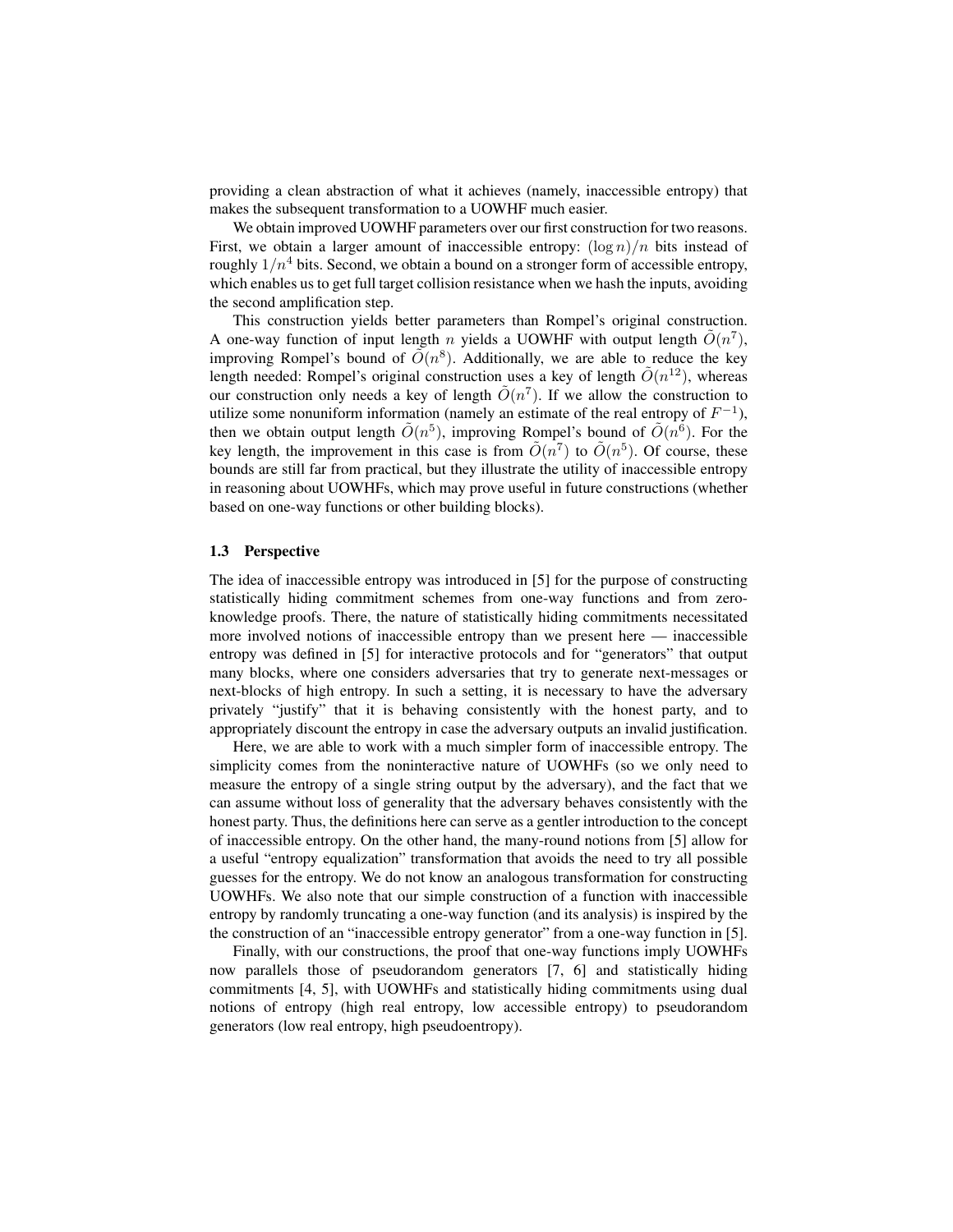## 2 Inaccessible Entropy for Inversion Problems

We will refer to several measures of entropy in this work (proofs are omitted due to the lack of space). For a random variable X and  $x \in \text{Supp}(X)$ , we define the *sampleentropy* of  $x$  with respect to  $X$  to be the quantity

$$
H_X(x) := \log(1/\Pr[X = x]).
$$

Using this notion, we can define the *Shannon entropy*  $H(X)$  and *min-entropy*  $H_{\infty}(X)$ as follows:

$$
H(X) := E_{x \leftarrow X} [H_X(x)] \quad \text{and} \quad H_{\infty}(X) := \min_{x \in \text{Supp}(X)} H_X(x)
$$

We will also discuss the *max-entropy*  $H_0(X) := \log(1/|\text{Supp}(X)|)$ . It can be shown that  $H_{\infty}(X) \leq H(X) \leq H_0(X)$  with equality if and only if X is flat.

As discussed in the introduction, for a function F, we define the *real entropy* of  $F^{-1}$  to be the amount of entropy left in the input after revealing the output.

**Definition 2.** Let n be a security parameter, and  $F: \{0,1\}^n \rightarrow \{0,1\}^m$  a function. *We say that*  $F^{-1}$  *has* real Shannon entropy k *if* 

$$
H(X|F(X)) = k,
$$

*where* X is uniformly distributed on  $\{0,1\}^n$ . We say that  $F^{-1}$  has real min-entropy at *least* k *if there is a negligible function*  $\varepsilon = \varepsilon(n)$  *such that* 

$$
\Pr_{x \stackrel{R}{\leftarrow} X} \left[ H_{X|F(X)}(x|F(x)) \ge k \right] \ge 1 - \varepsilon(n).
$$

*We say that*  $F^{-1}$  *has* real max-entropy *at most k if there is a negligible function*  $\varepsilon =$  $\varepsilon(n)$  *such that* 

$$
\mathrm{Pr}_{x \leftarrow X} \left[ \mathrm{H}_{X \mid F(X)}(x \mid F(x)) \leq k \right] \geq 1 - \varepsilon(n).
$$

Note that more concrete formulas for the entropies above are:

$$
H_{X|F(X)}(x|F(x)) = \log |F^{-1}(F(x))| \text{ and } H(X|F(X)) = E [\log |F^{-1}(F(X))|].
$$

As our goal is to construct UOWHFs that are shrinking, achieving high real entropy is a natural intermediate step. Indeed, the amount by which  $F$  shrinks is a lower bound on the real entropy of  $F^{-1}$ :

**Proposition 1.** If  $F : \{0,1\}^n \to \{0,1\}^m$ , then the real Shannon entropy of  $F^{-1}$  is at *least*  $n - m$ , and the real min-entropy of  $F^{-1}$  is at least  $n - m - s$  for any  $s = \omega(\log n)$ .

To motivate the definition of accessible entropy, we now present an alternative formulation of real entropy in terms of the entropy that computationally unbounded "collision-finding" adversaries can generate.

**Definition 3.** For a function  $F : \{0,1\}^n \rightarrow \{0,1\}^m$ , an F-collision-finder is a *randomized algorithm A such that for every*  $x \in \{0,1\}^n$  *and coin tosses* r for A, *we have*  $A(x; r) \in F^{-1}(F(x))$ .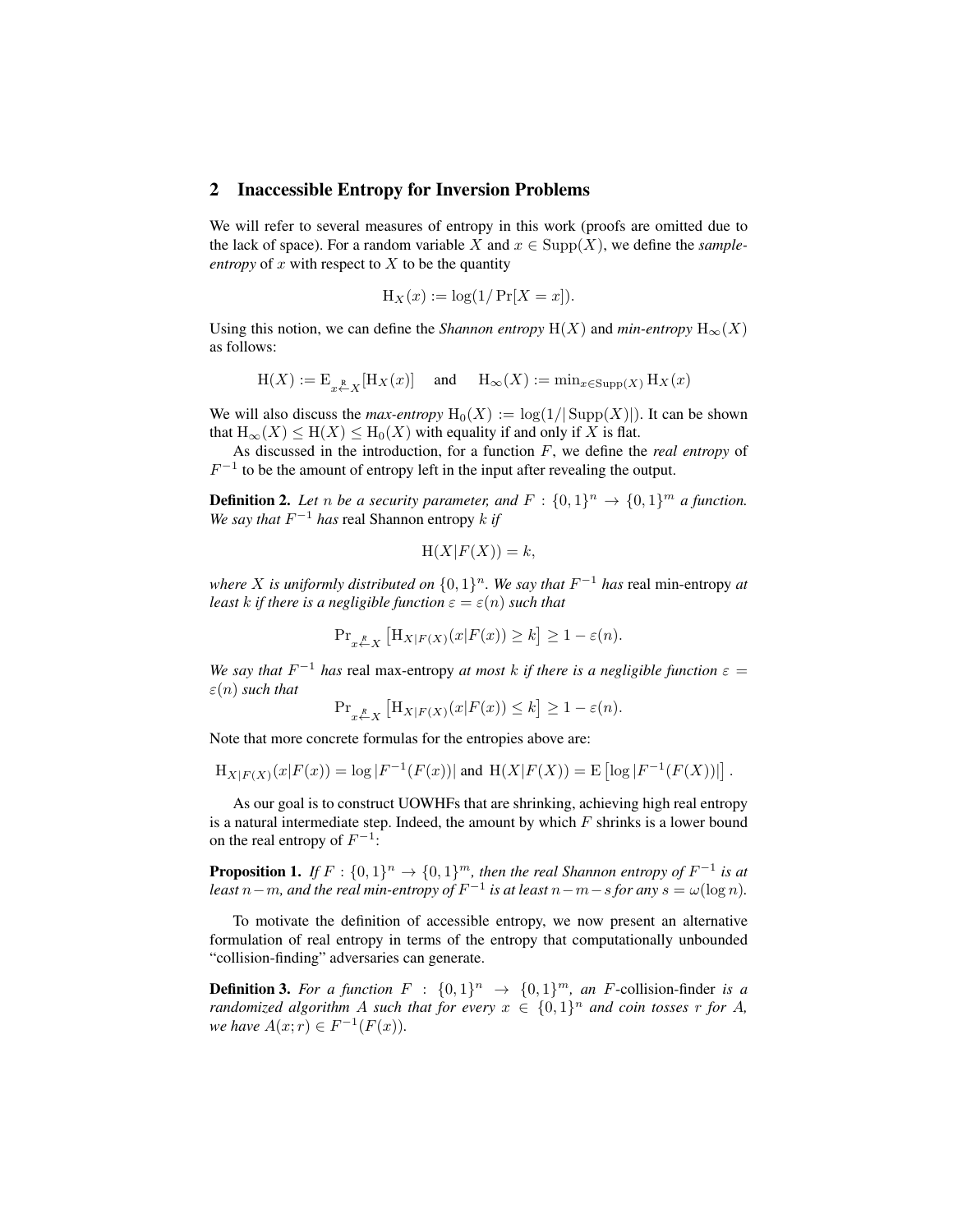Note that A is required to *always* produce an input  $x' \in \{0,1\}^n$  such that  $F(x) =$  $F(x')$ . This is a reasonable constraint because A has the option of outputting  $x' = x$  if it does not find a true collision. We consider A's goal to be maximizing the entropy of its output  $x' = A(x)$ , given a random input x. If we let A be computationally unbounded, then the optimum turns out to equal exactly the real entropy:

**Proposition 2.** Let  $F: \{0,1\}^n \rightarrow \{0,1\}^m$ . Then the real Shannon entropy of  $F^{-1}$ *equals the maximum of*  $H(A(X;R)|X)$  *over all (computationally unbounded)*  $F$ *collision finders A, where the random variable X is uniformly distributed in*  $\{0,1\}^n$ *and* R *is uniformly random coin tosses for* A*. That is,*

$$
H(X|F(X)) = \max_{A} H(A(X;R)|X),
$$

*where the maximum is taken over all* F*-collision finders* A*.*

The notion of *accessible entropy* simply restricts the above to efficient adversaries, e.g. those that run in probabilistic polynomial time (PPT for short):

**Definition 4.** Let n be a security parameter and  $F: \{0,1\}^n \rightarrow \{0,1\}^m$  a function. We *say that* F <sup>−</sup><sup>1</sup> *has* accessible Shannon entropy *at most* k *if for every* PPT F*-collisionfinder* A*, we have*

$$
H(A(X;R)|X) \le k
$$

*for all sufficiently large* n*, where the random variable* X *is uniformly distributed on*  $\{0,1\}^n$  and R is uniformly random coin tosses for A.

As usual, it is often useful to have an upper bound not only on Shannon entropy, but on the max-entropy (up to some negligible statistical distance). Recall that a random variable  $Z$  has max-entropy at most  $k$  iff the support of  $Z$  is contained in a set of size  $2^k$ . Thus, we require that  $A(X;R)$  is contained in a set  $L(X)$  of size at most  $2^k$ , except with negligible probability:

**Definition 5.** Let n be a security parameter and  $F: \{0,1\}^n \rightarrow \{0,1\}^m$  a function. *For*  $p = p(n) \in [0, 1]$ *, we say that*  $F^{-1}$  *has* p-accessible max-entropy *at most* k *if for every* PPT F-collision-finder A, there exists a family of sets  $\{L(x)\}_{x\in \text{Supp}(X)}$  each of *size at most*  $2^k$  *such that*  $x \in L(x)$  *for all*  $x \in \text{Supp}(X)$  *and* 

$$
\Pr\left[A(X;R)\in L(X)\right]\geq 1-p
$$

*for all sufficiently large* n*, where random variable* X *is uniformly distributed on* {0, 1} n *and* R *is uniformly random coin tosses for* A. In addition, if  $p = \varepsilon(n)$  for some *negligible function*  $\varepsilon(\cdot)$ *, then we simply say that*  $F^{-1}$  *has* accessible max-entropy *at most* k*.*

The reason that having an upper bound on accessible entropy is useful as an intermediate step towards constructing UOWHFs is that accessible max-entropy 0 is equivalent to target collision resistance (on random inputs):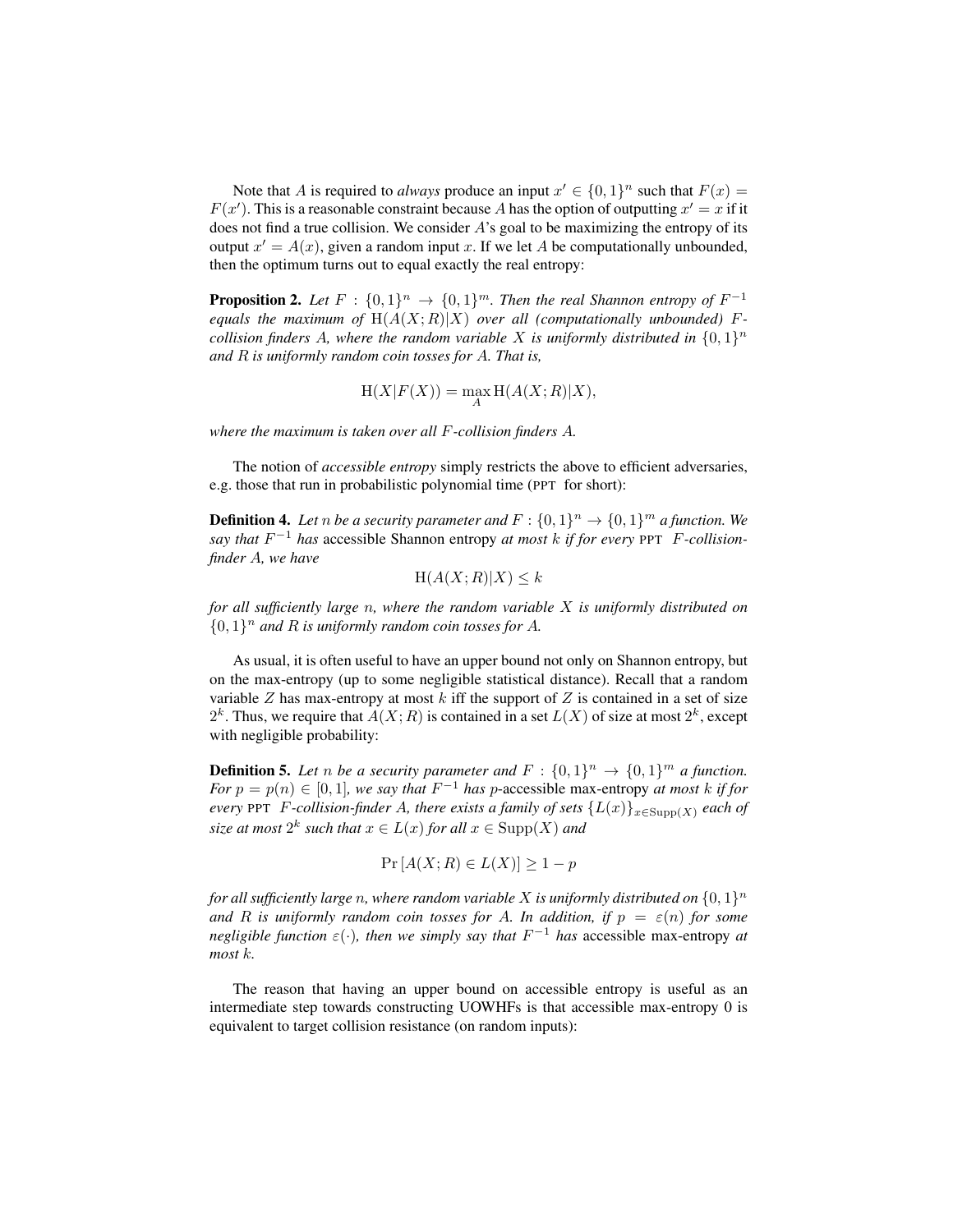**Definition 6.** Let  $F: \{0,1\}^n \to \{0,1\}^m$  be a function. For  $q = q(n) \in [0,1]$ , we say *that* F *is* q-collision-resistant on random inputs *if for every* PPT F*-collision-finder* A*,*

$$
\Pr[A(X;R) = X] \ge q,
$$

for all sufficiently large  $n$ , where random variable  $X$  is uniformly distributed on  $\{0,1\}^n$ *and* R *is uniformly random coin tosses for* A. In addition, if  $q = 1 - \varepsilon(n)$  for some *negligible function*  $\varepsilon(\cdot)$ *, we say that* F *is collision-resistant on random inputs.* 

**Lemma 1.** Let *n* be a security parameter and  $F: \{0,1\}^n \to \{0,1\}^m$  be a function. *Then, for any*  $p = p(n) \in (0, 1)$ *, the following statements are equivalent:* 

(1)  $F^{-1}$  has p-accessible max-entropy 0.

(2)  $F$  *is*  $(1 - p)$ -collision-resistant on random inputs.

*In particular,* F <sup>−</sup><sup>1</sup> *has accessible max-entropy* 0 *iff* F *is collision-resistant on random inputs.*

While bounding *p*-accessible max-entropy with negligible *p* is our ultimate goal, one of our constructions will work by first giving a bound on accessible Shannon entropy, and then deducing a bound on p-accessible max-entropy for a value of  $p < 1$ using the following lemma:

**Lemma 2.** Let *n* be a security parameter and  $F: \{0,1\}^n \to \{0,1\}^m$  be a function. If F <sup>−</sup><sup>1</sup> *has accessible Shannon entropy at most* k*, then* F <sup>−</sup><sup>1</sup> *has* p*-accessible max-entropy at most*  $k/p + O(2^{-k/p})$  *for any*  $p = p(n) \in (0, 1)$ *.* 

Once we have a bound on *p*-accessible max-entropy for some  $p < 1$ , we need to apply several transformations to obtain a function with a good bound on  $neg(n)$ -accessible max-entropy.

Our second construction (which achieves better parameters), starts with a bound on a different average-case form of accessible entropy, which is stronger than bounding the accessible Shannon entropy. The benefit of this notion it that it can be converted more efficiently to  $neg(n)$ -accessible max-entropy, by simply taking repetitions.

To motivate the definition, recall that a bound on accessible Shannon entropy means that the sample entropy  $H_{A(X;R)|X}(x'|x)$  is small on average over  $x \stackrel{\mathbb{R}}{\leftarrow} X$  and  $x' \stackrel{\mathbb{R}}{\leftarrow} X$  $A(x; R)$ . This sample entropy may depend on both the input x and the x' output by the adversary (which in turn may depend on its coin tosses). A stronger requirement is to say that we have upper bounds  $k(x)$  on the sample entropy that depend *only on* x. The following definition captures this idea, thinking of  $k(x) = \log |L(x)|$ . (We work with sets rather than sample entropy to avoid paying a  $\log(1/\varepsilon)$  loss.)

**Definition 7.** Let n be a security parameter and  $F: \{0,1\}^n \rightarrow \{0,1\}^m$  a function. *We say that*  $F^{-1}$  *has* accessible average max-entropy *at most k if for every* PPT  $F$ *collision-finder* A, there exists a family of sets  $\{L(x)\}_{x \in \text{Supp}(X)}$  and a negligible *function*  $\varepsilon = \varepsilon(n)$  *such that*  $x \in L(x)$  *for all*  $x \in \text{Supp}(\overline{X})$ *,*  $\text{E}[\log |L(X)|] \leq k$ *and*

$$
\Pr\left[A(X;R)\in L(X)\right]\geq 1-\varepsilon(n),
$$

*for all sufficiently large* n*, where random variable* X *is uniformly distributed on* {0, 1} n *and* R *is uniformly random coin tosses for* A*.*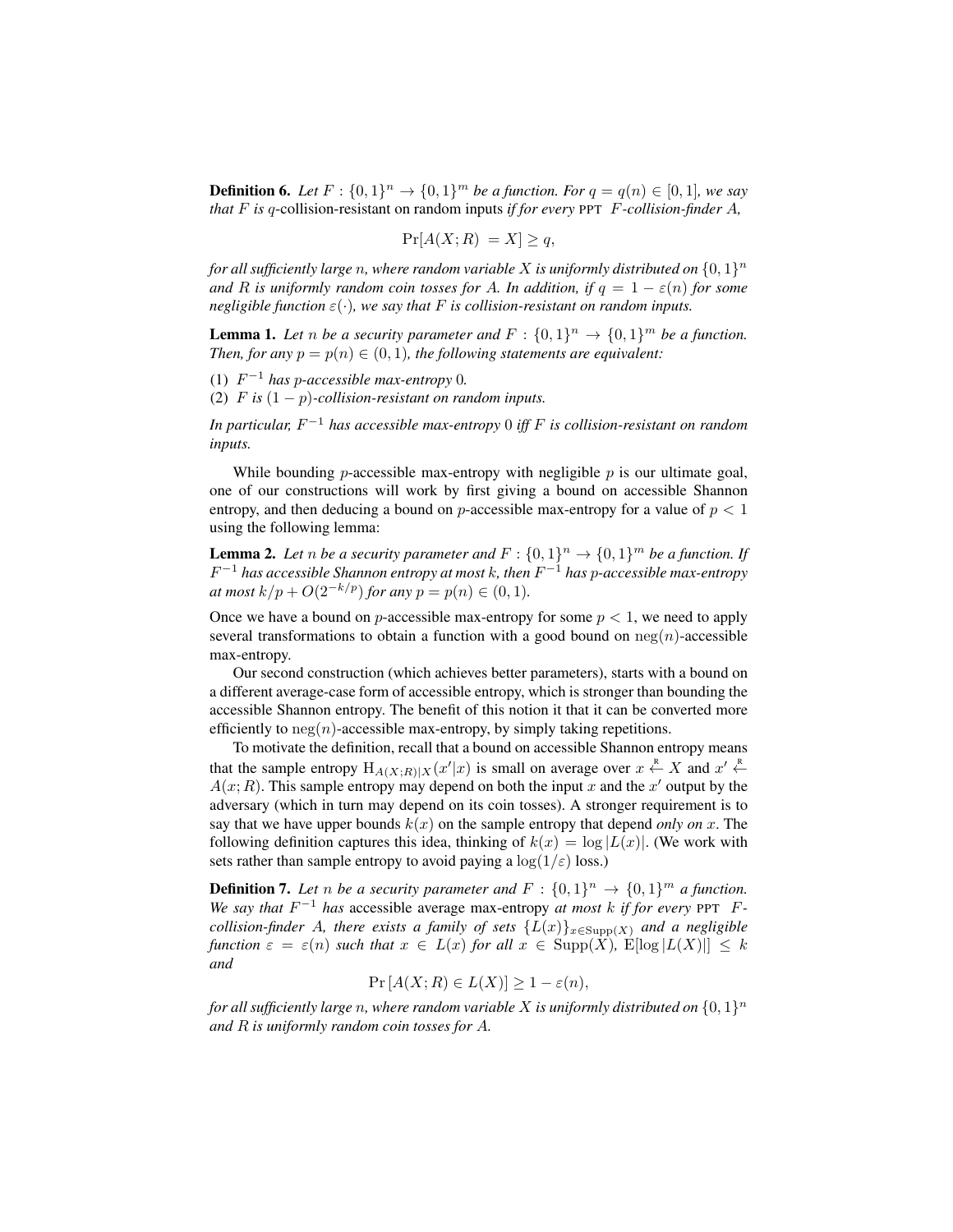We observe that bounding accessible average max-entropy is indeed stronger than bounding accessible Shannon entropy:

**Proposition 3.** *If*  $F^{-1}$  *has accessible average max-entropy at most k, then for every constant*  $c$ ,  $F^{-1}$  has accessible Shannon entropy at most  $k + 1/n^c$ .

## 3 Inaccessible Entropy from One-way Functions

In Section 3.1 we show that *any* one-way function can be very slightly altered into a function with inaccessible entropy. In Section 3.2 we show that an additional hashing step implies a stronger form of inaccessible entropy (which we can then use for a more efficient construction of UOWHF). Still, we find the more direct construction of Section 3.1 and its analysis to be striking in its simplicity.

## 3.1 A Direct Construction

Theorem 1 (Inaccessible Shannon entropy from one-way functions). *Let*  $f: \{0,1\}^n \mapsto \{0,1\}^n$  be a one-way function and define F over  $\{0,1\}^n \times [n]$ as  $F(x, i) = f(x)_{1,...,i}$ *. Then*  $F^{-1}$  *has accessible Shannon entropy at most*  $H(Z|F(Z)) - 1/(2^9 \cdot n^4 \cdot \log^2 n)$ , where  $Z = (X, I)$  is uniformly distributed over  $\{0,1\}^n \times [n]$ .<sup>9</sup>

*Proof.* Suppose on the contrary that there exists a PPT F-collision-finder A such that

$$
H(Z|F(Z)) - H(A(Z;R)|Z) < \varepsilon = 1/(2^9 \cdot n^4 \cdot \log^2 n)
$$

for infinitely many  $n$ 's, and  $R$  is uniformly distributed over the random coins of  $A$ . Since I is determined by  $F(Z)$ , and since Z also determines the second part of A's output (since  $A$  is an  $F$ -collision-finder), it follows that

$$
H(X|F(Z)) - H(A'(Z;R)|Z) < \varepsilon
$$

where A' is the algorithm that on input  $(z; r)$  outputs the first component of  $A(z; r)$ 's output. In the following use  $A'$  to construct an efficient algorithm that inverts  $f$  with constant probability. We do so in two steps: 1. Constructing such an inverter under the assumption that we have access to an (inefficient) oracle  $Sam_{Ideal}$  defined shortly, and 2. Showing how to efficiently approximate  $Sam_{\text{Ideal}}$  using  $A'$ .

Algorithm 2  $(Sam_{\text{Ideal}})$ 

**Input:**  $x \in \{0, 1\}^n$ ,  $i \in [n]$  and  $b \in \{0, 1\}$ .

<sup>&</sup>lt;sup>9</sup> We believe that the actual gap between the real and accessible entropy of  $F^{-1}$  is  $\Omega(1/n^2)$ , or possibly even  $\Omega(1/n)$ , and not  $\Omega(1/n^4)$  as stated. Since even the optimistic  $\Omega(1/n)$  bound does not yield as efficient overall construction as the one resulting from Section 3.2, we defer a tighter analysis to the final version of the paper.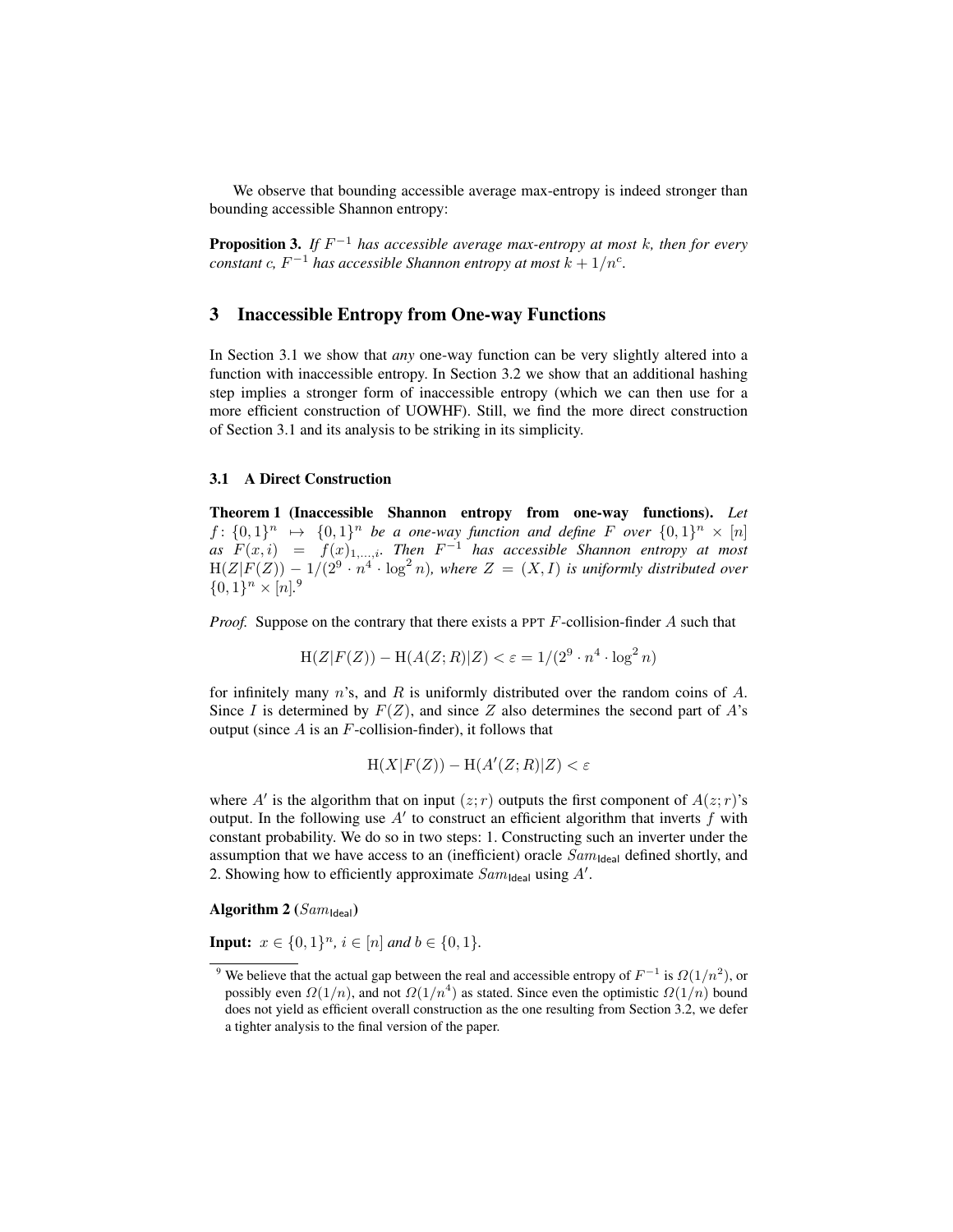*Return a random*  $x' \in F^{-1}(F(x, i - 1))$  *such that*  $f(x')_i = b$  *(return an arbitrarily value if no such x' exists), where*  $F^{-1}(F(x,j))_1 =$  ${x' \in \{0,1\}^n : F(x',j) = F(x,j)}.$ *. . . . . . . . . . . . . . . . . . . . . . . . . . . . . . . . . . . . . . . . . . . . . . . . . . . . . . . . . . . . . . . . . . . . . . . . . . . . . .*

That is,  $Sam_{\text{Ideal}}$  outputs uniformly at random x' such that  $f(x')_{1,\dots,i}$  =  $(f(x))_{1,\dots,i-1}, b$ ). We define an algorithm Inv with access to an oracle Sam. When  $Sam = Sam_{Ideal}$ , it will be easy to argue that Inv inverts f with probability one.

Algorithm  $3 (Inv^{Sam})$ 

**Input:**  $y \in \{0, 1\}^n$ . Oracle: Sam*.*

*For*  $i = 1$  *to*  $n$  *do:*  $let\ x^i = Sam(x^{i-1},i,y_i)$  (where  $x^0$  is chosen arbitrarily)  $Output x^n.$ 

It is immediate that  $Inv^{Sam_{ideal}}$  inverts f with probability one. We now turn to showing that  $A'$  can be used to efficiently approximate  $Sam_{\text{Ideal}}$ . The resulting algorithm  $Sam_{\delta}$  will be sufficiently similar to  $Sam_{\delta}$  and as a result  $Inv^{Sam_{\delta}}$  will still invert  $f$  with high probability. A property of  $Inv$  that will come handy is that, on a uniform value  $y = f(x)$ , the first coordinate of each individual query that the inverter  $Inv^{Sam_{\text{Ideal}}}$  makes (i.e.,  $x^i$ ) is uniform in  $\{0, 1\}^n$  (the queries are correlated of course).

*. . . . . . . . . . . . . . . . . . . . . . . . . . . . . . . . . . . . . . . . . . . . . . . . . . . . . . . . . . . . . . . . . . . . . . . . . . . . . .*

Recall that the output of  $A<sup>'</sup>$  has high Shannon entropy - almost as high as the uniform distribution over its set of prescribed outputs. Claim 3.1 (which is rather standard), shows that this also implies that the distribution of  $A$ 's output is statistically close to this uniform distribution.

**Definition 8.** *For*  $\delta \in [0,1]$  *let*  $\mathcal{A}_{\delta}$  *be the family of efficient F*-collision-finders with the *following guarantee: for every*  $A'' \in A_\delta$  *there exist infinitely many n's such that*  $\Vert (Z, A''(Z; R)) - (Z, F^{-1}(F(Z))_1) \Vert \le \delta$ , where R is uniformly distributed over the *random-coins of*  $A''$  *and*  $F^{-1}(F(x,i))_1$  *is uniformly distributed over*  $F^{-1}(F(x,i))_1$ *.* 

Showing that the output of  $A'$  is statistically close to uniform can therefore be formalized by showing the following claim:

*Claim.*  $A' \in \mathcal{A}_{\sqrt{\varepsilon}}$ .

*Proof.*

$$
\| (Z, \mathbf{F}^{-1}(F(Z))_1) - (Z, A'(Z; R)) \| = \underset{z \leftarrow Z}{\mathbb{E}} \left[ \| \mathbf{F}^{-1}(F(z))_1 - A'(z; R) \right] \| \right]
$$
  
\n
$$
\leq \underset{z \leftarrow Z}{\mathbb{E}} \left[ \sqrt{\mathbf{H}(\mathbf{F}^{-1}(F(z))_1) - \mathbf{H}(A'(z; R))} \right]
$$
  
\n
$$
\leq \sqrt{\underset{z \leftarrow Z}{\mathbb{E}} \left[ \mathbf{H}(\mathbf{F}^{-1}(F(z))_1) - \mathbf{H}(A'(z; R)) \right]}
$$
  
\n
$$
= \sqrt{\mathbf{H}(X|F(Z)) - \mathbf{H}(A'(Z; R))}
$$
  
\n
$$
\leq \sqrt{\varepsilon},
$$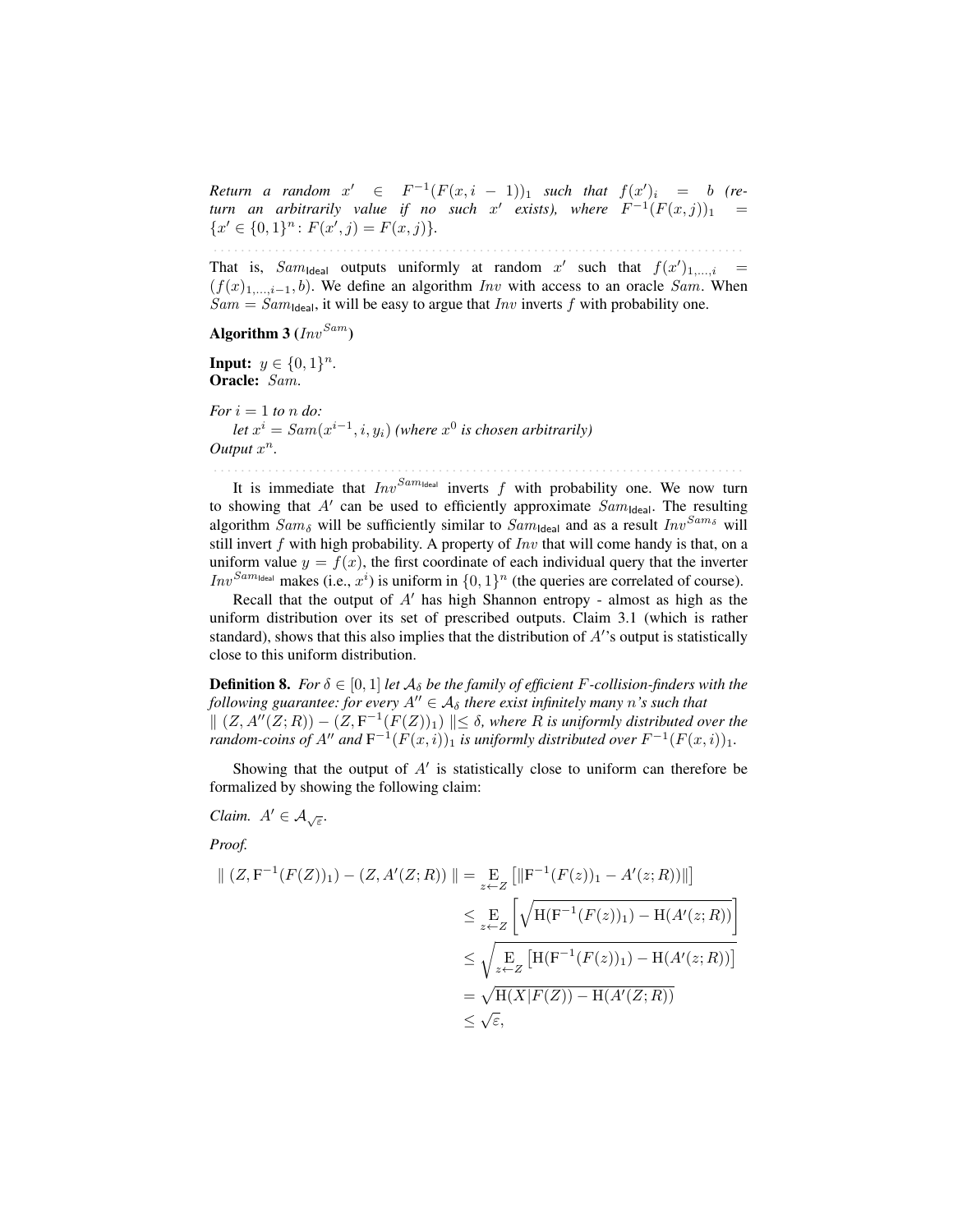where the first inequality uses the fact that if  $W$  is a random variable whose support  $\sqrt{H(U) - H(W)}$ . (See [2, Lemma 11.6.1].) is contained in a set S and U is the uniform distribution on S, then  $||U - W|| \le$ 

As we just shown that  $A' \in \mathcal{A}_{\sqrt{\varepsilon}}$  it is enough to show how to use an algorithm  $A'' \in \mathcal{A}_{\delta}$ to approximate  $Sam_{\text{Ideal}}$  (with error which depends on  $\delta$ ). In order to keep notation simple, we abuse notation and denote by  $A_\delta$  some  $A'' \in A_\delta$ . Fix  $\delta \in [0, 1]$  and consider the following efficient approximation of  $Sam_{\text{Ideal}}$ :

Algorithm 4 ( $Sam_{\delta}$ )

**Input:**  $x \in \{0, 1\}^n$ ,  $i \in [n]$  and  $b \in \{0, 1\}$ . **Oracle:**  $A_{\delta}$ .

*Repeat* 16n · log n *times:*

*1.* Let  $x' = A_\delta(x, i)$ 2. If  $f(x')_i = b$ , return x'.

*Abort.*

Let  $Inv_{\delta}$  denote  $Inv^{Sam_{\delta}}$  and  $Inv_{\delta}$  denote  $Inv^{Sam_{\delta}}$ . We will show that the output of  $Inv_{\delta}$  (on a random value  $f(x)$ ) is statistically close to that of  $Inv_{\delta}$ . As  $Inv<sub>Ideal</sub>$  inverts f with probability one, we will conclude that  $Inv<sub>δ</sub>$  inverts f with high probability as well. To analyze the statistical distance between the outputs of the two inverters, we consider hybrid inverters that use the ideal  $Sam_{\text{Ideal}}$  in the first queries and use  $Sam_{\delta}$  in the rest of the queries: For  $i \in [n+1]$  let  $Inv_{\delta}^{i}$  be the variant of  $Inv$  that uses  $Sam_{\text{Ideal}}$  in the first  $i - 1$  queries and  $Sam_{\delta}$  for the rest of the queries. The next claim will allow us to easily bound the difference between the output distribution of any two neighboring hybrid inverters:

*. . . . . . . . . . . . . . . . . . . . . . . . . . . . . . . . . . . . . . . . . . . . . . . . . . . . . . . . . . . . . . . . . . . . . . . . . . . . . .*

*Claim.* Let  $i \in [n]$  and let  $\delta_i = \left\| (X, \mathcal{A}_{\delta}(X, i; R)) - (X, F^{-1}(F(X, i))_{1}) \right\|$ , then  $||(X, Sam_{\text{Ideal}}(X, i, f(X)_i)) - (X, Sam_{\delta}(X, i, f(X)_i))|| \leq 1/2n + 16 \cdot n \cdot \log n \cdot \delta_i.$ 

*Proof.* Sam $_{\delta}$  is imperfect for two reasons (which our analysis handles separately). The first reason is that  $Sam_{\delta}$  relies on the output of  $A_{\delta}$  that returns an inverse that is only close to uniform (rather than fully uniform). The error accumulated in each query to  $\mathcal{A}_{\delta}$  is  $\delta_i$  and there are only  $16 \cdot n \cdot \log n$  such queries, which altogether contributes  $16 \cdot n \cdot \log n \cdot \delta_i$  to the statistical distance bounded by the claim. The second source of error is that after  $16 \cdot n \cdot \log n$  unsuccessful repetitions,  $Sam_{\delta}$  aborts without retrieving a correct inverse  $x'$ . As we now argue, such failure will only happen with small probability (contributing  $\frac{1}{2n}$  to the bound in the claim).

To separate our analysis of the two sources of error, we start by considering the case that  $\delta_i = 0$ . Note that in this case  $\mathcal{A}_{\delta}(x, i; R) = \mathcal{A}_0(x, i; R)$  is identical to F<sup>-1</sup>( $F(x, i)$ )<sub>1</sub>. For  $x \in \{0, 1\}^n$ ,  $i \in [m]$  and  $b \in \{0, 1\}$ , let  $\alpha(x, i, b) := \Pr_{\substack{y \in f(X)}} [y_i = b \mid y_{1, \dots, i-1} = f(x)_{1, \dots, i-1}]$ . Note that for every i,  $Pr[\alpha(X, i, f(X), i)) < \beta] < \beta$  for every  $\beta > 0$ . We also note that  $Sam_{\delta}(x, i, f(x), i)$ aborts with probability at most  $(1 - \frac{1}{4n})^{16n \cdot \log n} < \frac{1}{4n}$  in the case that  $\alpha(x, i, f(x)_i) \ge$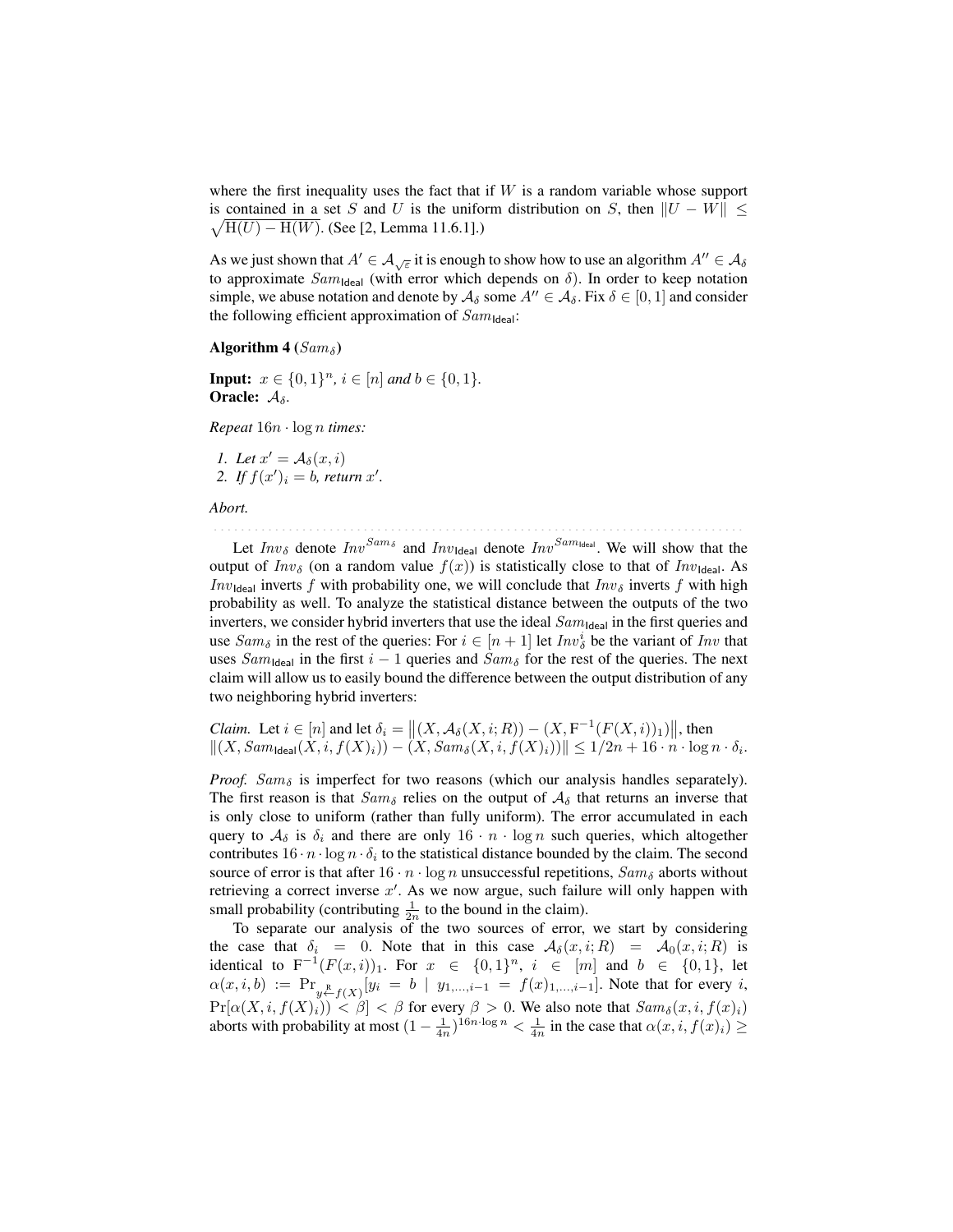$\frac{1}{4n}$ , and that in case it does not abort, (since we assume that  $\delta_i = 0$ ) it returns the same distribution as  $Sam_{\text{Ideal}}(x, i, b)$  does. Hence, for the case that  $\delta_i = 0$  we have that

$$
||(X, Sam_{\text{ideal}}(X, i, f(X)_i)) - (X, Sam_{\delta}(X, i, f(X)_i))||
$$
  
\n
$$
\leq \Pr[\alpha(X, i, f(X)_i) < \frac{1}{4n}] + \Pr[Sam_{\delta}(X, i, f(X)_i) \text{ aborts } | \alpha(X, i, f(X)_i) \geq \frac{1}{4n}]
$$
  
\n
$$
\leq \frac{1}{4n} + \frac{1}{4n}
$$
  
\n
$$
\leq \frac{1}{2n}.
$$

We now want to analyze the general case where  $\delta_i$  may be larger than zero. The statistical distance between the output distribution of  $Sam_{\delta}(X, i, f(X)_i)$  in the case  $\delta_i = 0$  and in the general case is at most the maximal number of calls to  $A_\delta$  made by  $Sam_{\delta}$  times  $||(X, A_{\delta}(X, i)) - (X, A_0(X, i))||$ , we therefore have that

$$
||(X, Sam_{\text{Ideal}}(X, i, f(X)_i) - (X, Sam_{\delta}(X, i, f(X)_i)))||
$$
  
\n
$$
\leq \frac{1}{2n} + 16n \cdot \log n \cdot ||(X, \mathcal{A}_{\delta}(X, i) - (X, \mathcal{A}_{0}(X, i))||
$$
  
\n
$$
= \frac{1}{2n} + 16n \cdot \log n \cdot ||(X, \mathcal{A}_{\delta}(X, i) - (X, F^{-1}(F(X, i))_{1}))||
$$
  
\n
$$
= \frac{1}{2n} + 16 \cdot n \cdot \log n \cdot \delta_{i}.
$$

Now note that the *i*'th query of  $Inv_{\delta}^{i}(f(X))$  (a query to  $Sam_{\delta}$ ) and the *i*'th query of  $Inv_{\delta}^{i+1}(f(X))$  (a query to  $Sam_{\text{Ideal}}$ ) are both distributed as  $(X, i, f(X)_i)$ . Therefore Claim 3.1 yields that for every  $i \in [n]$ ,

$$
\left\| \operatorname{Inv}_{\delta}^{i+1}(f(X)) - \operatorname{Inv}_{\delta}^{i} \right\| \leq \frac{1}{2n} + 16 \cdot n \cdot \log n \cdot \delta_{i}.
$$

Hence,

$$
\Pr[Inv_{\delta}(f(X)) \in f^{-1}(f(X))]
$$
\n
$$
\geq 1 - \sum_{i=1}^{n} ||Inv_{\delta}^{i+1}(f(X)) - Inv_{\delta}^{i}(f(X))||
$$
\n
$$
\geq 1 - \sum_{i=1}^{n} \frac{1}{2n} + 16 \cdot n \cdot \log n \cdot ||(X, Sam_{\text{Ideal}}(X, i, f(X)_{i}) - (X, Sam_{\delta}(X, i, f(X)_{i}))||
$$
\n
$$
\geq \frac{1}{2} - 16 \cdot n^{2} \cdot \log n \cdot \delta.
$$

Let Inv be the instantiation of Inv<sub>δ</sub> obtained when we implement  $Sam_{\delta}$  using A'. Claim 3.1 yields that  $Pr[Inv(f(X)) \in f^{-1}(f(X))] \geq Pr[Inv_{\sqrt{\varepsilon}}(f(X)) \in$ A : Claim 5.1 yields that  $\frac{1}{2} \left[ ln(v(f(X)) \right] \leq 1$ <br> $f^{-1}(f(X)) \geq 1/2 - 16 \cdot n^2 \cdot \log n \cdot \sqrt{\varepsilon} > 1/4$ .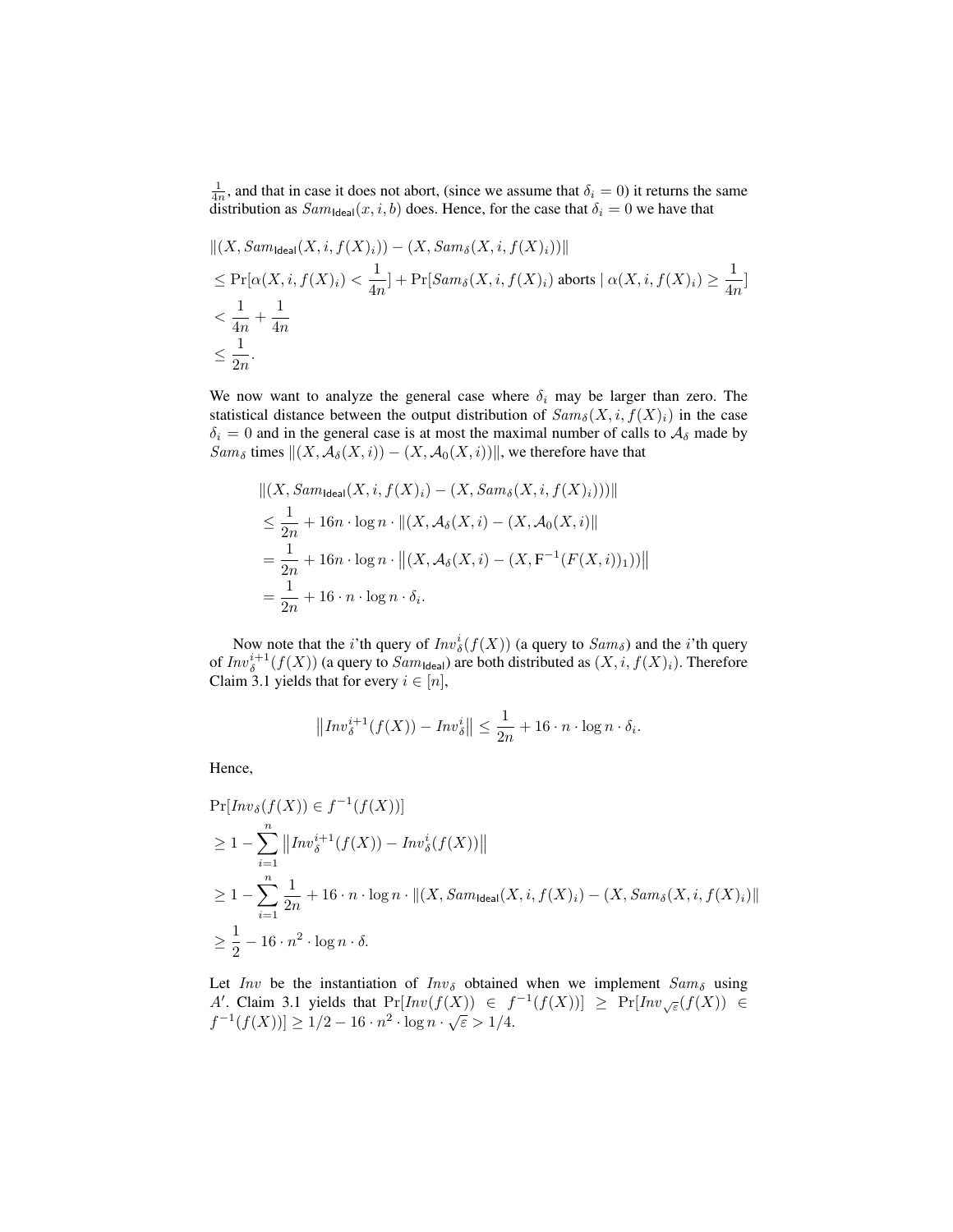## 3.2 A More Efficient Construction

The following theorem shows that a simplified variant of the first step of [11] (which is also the first step of [9]) yields inaccessible entropy with much stronger guarantees than those obtained in Section 3.1. The function we construct is  $F(x, q, i) =$  $(g(f(x))_{1,\ldots,i}, g)$ , where  $g: \{0,1\}^n \to \{0,1\}^n$  is a three-wise independent function. Since the composition of q and f is still a one-way function then Theorem 1 already implies that  $F^{-1}$  has inaccessible entropy. The benefits of the additional hashing step are that 1. we get more inaccessible entropy  $(\tilde{\Theta}(1/n)$  bits rather than  $\tilde{\Theta}(1/n^4)$  bits), and 2. we get a bound on accessible average max-entropy rather than accessible Shannon entropy. These allow for a simpler and more efficient transformation of  $F$  into a UOWHF.

Theorem 5 (Inaccessible average max-entropy from one-way functions). *Let*  $f: \{0,1\}^n \mapsto \{0,1\}^n$  be a one-way function and let  $\mathcal{G} = \{g: \{0,1\}^n \to \{0,1\}^n\}$ *be a family of constructible,*<sup>10</sup>*three-wise independent hash functions. Define* F *with*  $domain\,$   $Dom(F) := \{0,1\}^n \times G \times [n]$  *by* 

$$
F(x, g, i) = (g(f(x))_{1, ..., i}, g).
$$

*Then, for every constant* d*,* F <sup>−</sup><sup>1</sup> *has accessible average max-entropy at most*  $H(Z|F(Z)) - (d \log n)/n$  *for every*  $d > 0$ *, where*  $Z = (X, G, I)$  *is uniformly distributed over* Dom(F)*.*

*Proof.* Let c be a sufficiently large constant (whose value we determine later, depending on the constant d in the theorem statement) and define for every  $y \in \{0,1\}^n$  and  $i \in [n]$ :

$$
L(y,i) = \left\{ y' \in \{0,1\}^n : H_{f(X)}(y') \ge (i + c \cdot \log n) \vee y' = y \right\}.
$$

(Recall that the sample entropy is defined as  $H_{f(X)}(y) = \log(1/\Pr[f(X) = y]) = n \log |f^{-1}(y)|$ , so the "heavy" images, where  $f^{-1}(y)$  is large, have low sample entropy.) Namely,  $L(y, i)$  consists, in addition to y itself, of "*i*-light" images with respect to f.

We later show that the sets  $L'(x, g, i) = f^{-1}(L(f(x), i)) \times \{(g, i)\}\)$  satisfy the properties required to show that the accessible max-entropy of  $F^{-1}$  is as stated in the theorem.<sup>11</sup> Towards this goal, we first show that the only accessible inputs of  $F$  come from preimages of  $L(y, i)$ .

*Claim.* For every PPT F-collision-finder A and every constant  $c > 0$ , it holds that

 $Pr[A_1(X, G, I; R) \notin f^{-1}(L(f(X), I))] \leq neg(n),$ 

where  $(X, G, I)$  is uniformly distributed over  $Dom(F)$ , R is uniformly distributed over the random coins of A, and  $A_1$  denotes the first component of A's output.

<sup>&</sup>lt;sup>10</sup> G is *constructible* if given the description of a function  $g \in \mathcal{G}$  and  $x \in \{0,1\}^n$ ,  $g(x)$  can be computed in time  $poly(n)$ , and there is a probabilistic polynomial-time algorithm that given  $x \in \{0,1\}^n$ , and  $y \in \{0,1\}^n$ , outputs a random  $g \stackrel{\mathbb{R}}{\leftarrow} \mathcal{G}$  such that  $g(x) = y$ .

<sup>&</sup>lt;sup>11</sup> We are working with the set  $L$ , and not with  $L'$ , as it significantly simplifies notations. Note that the sets  $L'$  are independent of the adversary, even though the definition of accessible average max-entropy allows the sets to depend on the adversary. Further, note that the sets L are independent of  $\mathcal{G}$ .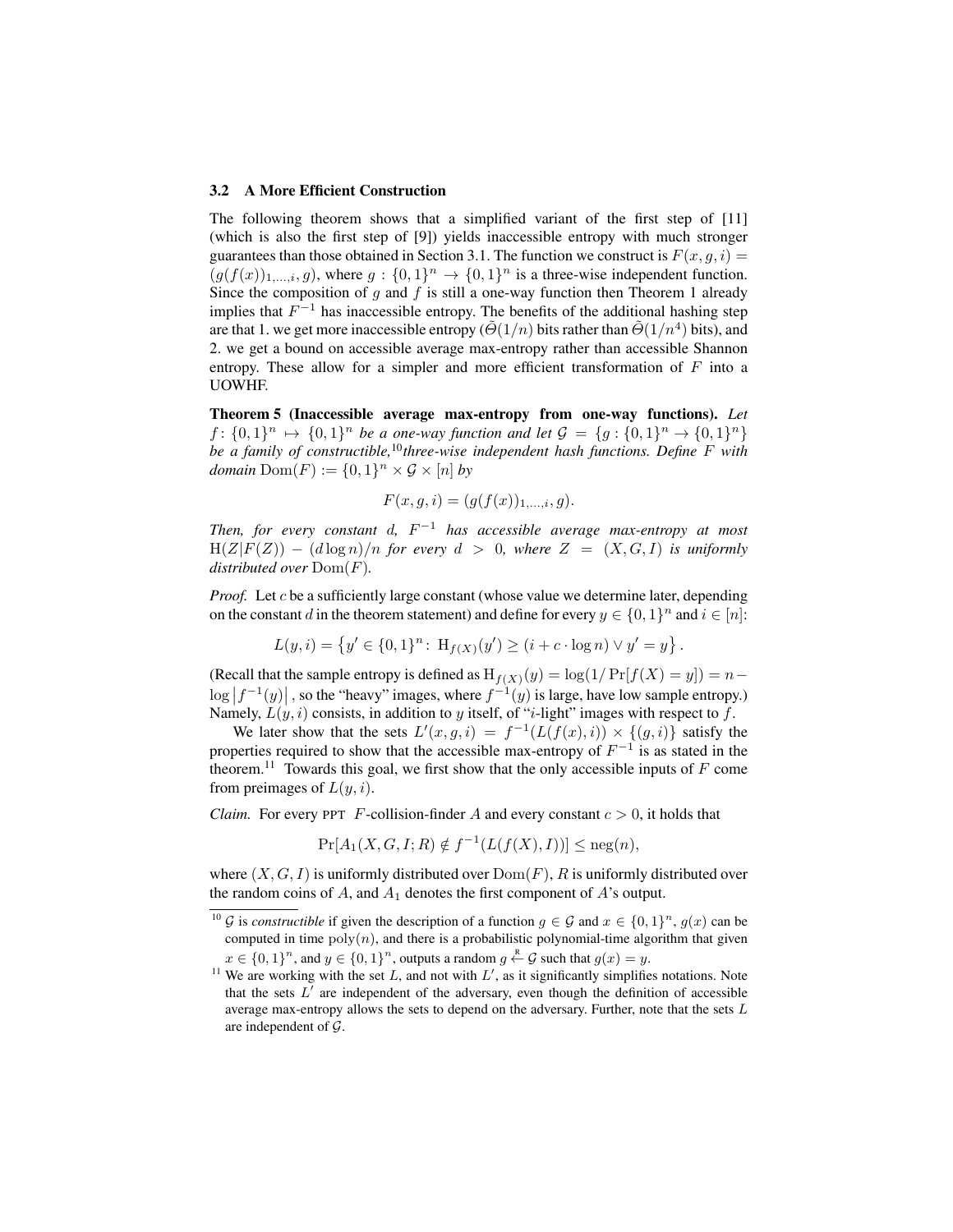Note that the above immediately yields that  $Pr[A(X, G, I; R) \notin L'(X, G, I)] \leq$  $neg(n)$ , since the other two output components of A are required to equal  $(g, i)$ , due to the fact that  $F(x, g, i)$  determines  $(g, i)$ .

*Proof.* Suppose on the contrary that there exist an efficient F-collision-finder A,  $c > 0$  and a non-negligible function  $\varepsilon = \varepsilon(n)$  such that  $Pr[A_1(X, G, I; R) \notin$  $f^{-1}(L(f(X), I))] \geq \varepsilon$ . Fix a triple  $(x, i, r)$  and let

$$
\varepsilon_{x,i,r} = \Pr[A_1(x, G; r) \notin f^{-1}(L(f(x), i))].
$$

Define  $A'(g) = A_1(x, g; r)$ . We will show how to use any such A' to invert f with probability at least  $\varepsilon_{x,i,r}/n^c$ . By picking  $(x,i,r)$  at random, we will invert f with probability at least  $E_{x,i,r}[\varepsilon_{x,i,r}/n^c] = \varepsilon/n^c$ , which contradicts the one-wayness of f. Our inverter works as follows, on input  $y \in \{0, 1\}^n$ .

*Inv(y)*: choose g uniformly at random from G subject to the constraint  $g(y)_{1 \cdots i}$  =  $g(f(x))_{1\cdots i}$ , <sup>12</sup> and output  $A'(g)$ .

To analyze the success probability  $Inv$ , we first rewrite the success probability of  $A'$  as follows:

$$
\varepsilon_{x,i,r} \leq \Pr[A'(G) \notin f^{-1}(L(f(x), i))
$$
\n
$$
= \sum_{y \notin L(f(x), i)} \Pr[A'(G) \in f^{-1}(y)]
$$
\n
$$
= \sum_{y \notin L(f(x), i)} \Pr[G(y)_{1 \cdots i} = G(f(x))_{1 \cdots i}]
$$
\n
$$
\cdot \Pr[A'(G) \in f^{-1}(y) | G(y)_{1 \cdots i} = G(f(x))_{1 \cdots i}]
$$
\n
$$
= 2^{-i} \cdot \sum_{y \notin L(f(x), i)} \Pr[A'(G) \in f^{-1}(y) | G(y)_{1 \cdots i} = G(f(x))_{1 \cdots i}].
$$

Above the second equality follows because  $A$  is an  $F$ -collision finder (so it is always the case that  $x' = A'(g) = A(x, g, i)_1$  has the property that  $g(f(x'))_{1 \cdots i} = g(f(x))_{1 \cdots i}$ , and the third inequality follows by the two-wise independence of  $\mathcal{G}$  ( $y \notin L(f(x), i)$ ) implies that  $y \neq f(x)$ ). Now, we can bound the success probability of Inv in finding a preimage of  $Y = f(X)$  by:

$$
\Pr[Inv(Y) \in f^{-1}(Y)]
$$
  
=  $\sum_{y} \Pr[Y = y] \cdot \Pr[A'(G) \in f^{-1}(y) | G(y)_{1\cdots i} = f(x)_{1\cdots i}]$   
 $\ge \sum_{y \notin L(f(x), i)} \Pr[Y = y] \cdot \Pr[A'(G) \in f^{-1}(y) | G(y)_{1\cdots i} = f(x)_{1\cdots i}]$   
 $\ge \frac{1}{2^{i+c \log n}} \cdot \sum_{y \notin L(f(x), i)} \Pr[A'(G) \in f^{-1}(y) | G(y)_{1\cdots i} = f(x)_{1\cdots i}]$   
 $\ge \varepsilon_{x,i,r}/n^c,$ 

<sup>&</sup>lt;sup>12</sup> This can be done by first choosing  $z \stackrel{R}{\leftarrow} \{0,1\}^{n-i}$  and then using the constructibility of  $\mathcal G$  to generate a random g such that  $g(y) = (g(f(x))_{1 \cdots i}, z)$ .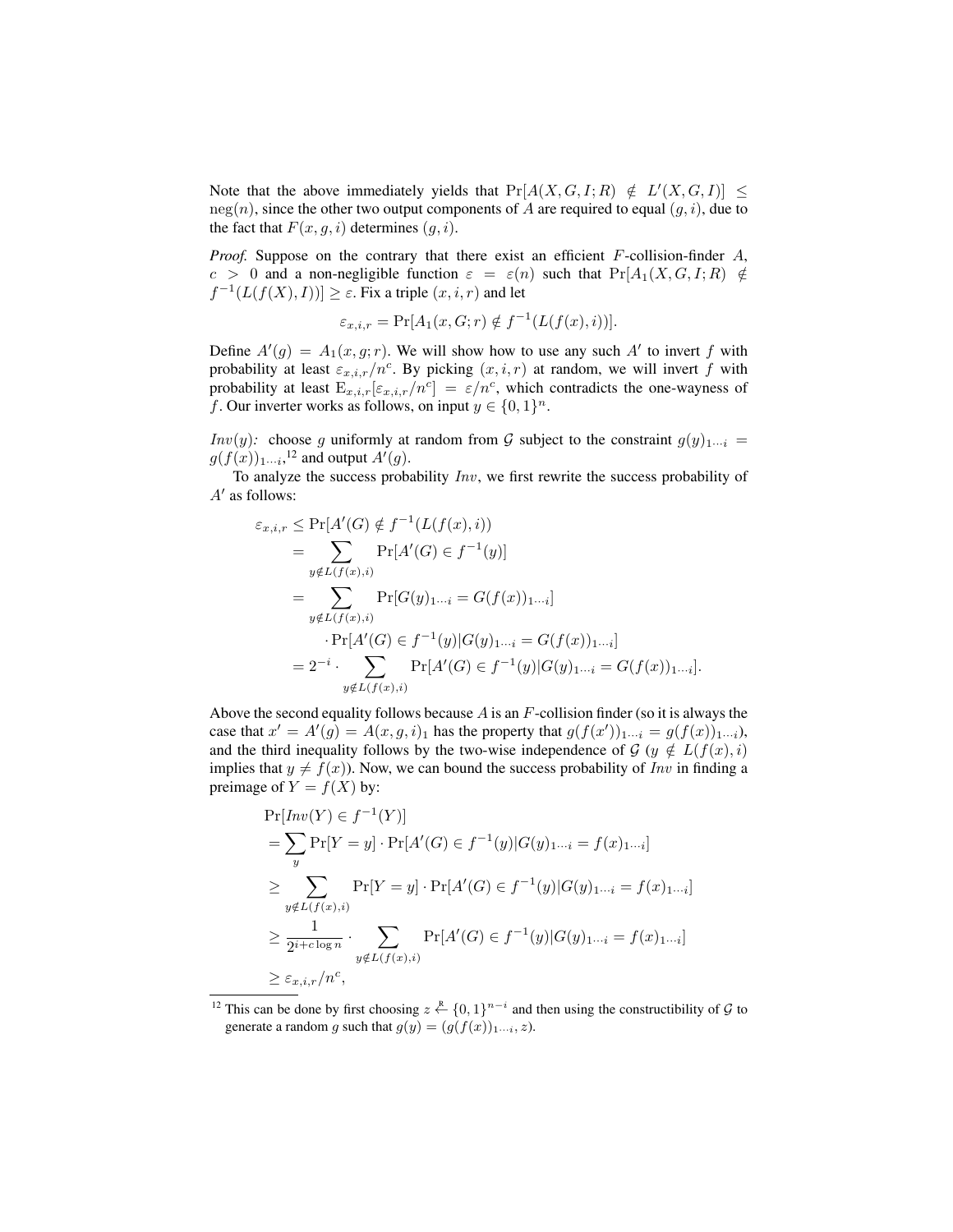where the penultimate inequality holds because every  $y \notin L(f(x), i)$  satisfies  $H_{f(X)}(y) < (i + c \cdot \log n).$ 

We have seen that sets  $f^{-1}(L(y, i))$  capture the accessible inputs of F; now it remains to show that the expected logarithm of their size is sufficiently smaller than the real entropy  $H(Z|F(Z)) = E[\log |F^{-1}(F(Z))|]$  (again, this property immediately propagates to  $L'$ ).

*Claim.* For every constant  $c > 8$ , it holds that

$$
\mathbb{E}\left[\log |f^{-1}(L(f(X), I))|\right] \le \mathbb{E}\left[\log |F^{-1}(F(Z))|\right] - \Omega\left(\frac{c\log n}{n}\right),
$$

where  $Z = (X, G, I)$  is uniformly distributed in  $Dom(F)$ .

*Proof.* We assume for simplicity that n is a power of 2 (otherwise, we "pad"  $f$ ) and that c is a power of 2, and let  $c' = c/2$ . For ease of notation, we will work in entropy units of c' log n. Namely, for  $i \in \{0, \dots, m = n/(c' \log n)\}\$ and  $y \in \{0, 1\}^n$ , let  $y_{\{1\}, \dots, \{i\}}$ be the first  $i \cdot c' \log n$  bits of y, define

$$
\mathrm{H}_f(y) := \frac{\mathrm{H}_{f(X)}(y)}{c' \log n}.
$$

and let

$$
q_i = Pr[H_f(f(X)) \in [i, i + 1)].
$$

Recall that  $(X, G, I)$  is uniformly distributed in  $Dom(F)$ . We define additional random variables that categorize the "non trivial collisions" induced by  $F$  into two separate categories:

Light := 
$$
|\{x' \in \{0,1\}^n : f(x') \neq f(X) \land G(f(x'))_{\{1\},..., \{I\}} = G(f(X))_{\{1\},..., \{I\}}
$$
  
  $\land$  H<sub>f</sub>( $f(x')$ )  $\geq I + 2\}$ .

Namely, Light consists of the preimages that collide with  $f(X)$ , different from  $f(X)$ , and "light" — have few preimages. Similarly, let

Heavy := |{x <sup>0</sup> ∈ {0, 1} n : f(x 0 ) 6= f(X) ∧ G(f(x 0 )){1},...,{I} = G(f(X)){1},··· ,{I} ∧ H<sup>f</sup> (f(x 0 )) < I + 2}|.

Namely, Heavy consists of the preimages that collide with  $f(X)$ , different from  $f(X)$ , and "heavy" — have many preimages. Note that

$$
|F^{-1}(F(Z))| = \text{Light} + \text{Heavy} + |f^{-1}(f(X))|
$$

(recall that the all elements  $F^{-1}(F(x, g, i))$  are of the form  $(x', g, i)$ ) and

$$
\left|f^{-1}(L(f(X), I))\right| \leq \text{Light} + |f^{-1}(f(X))|.
$$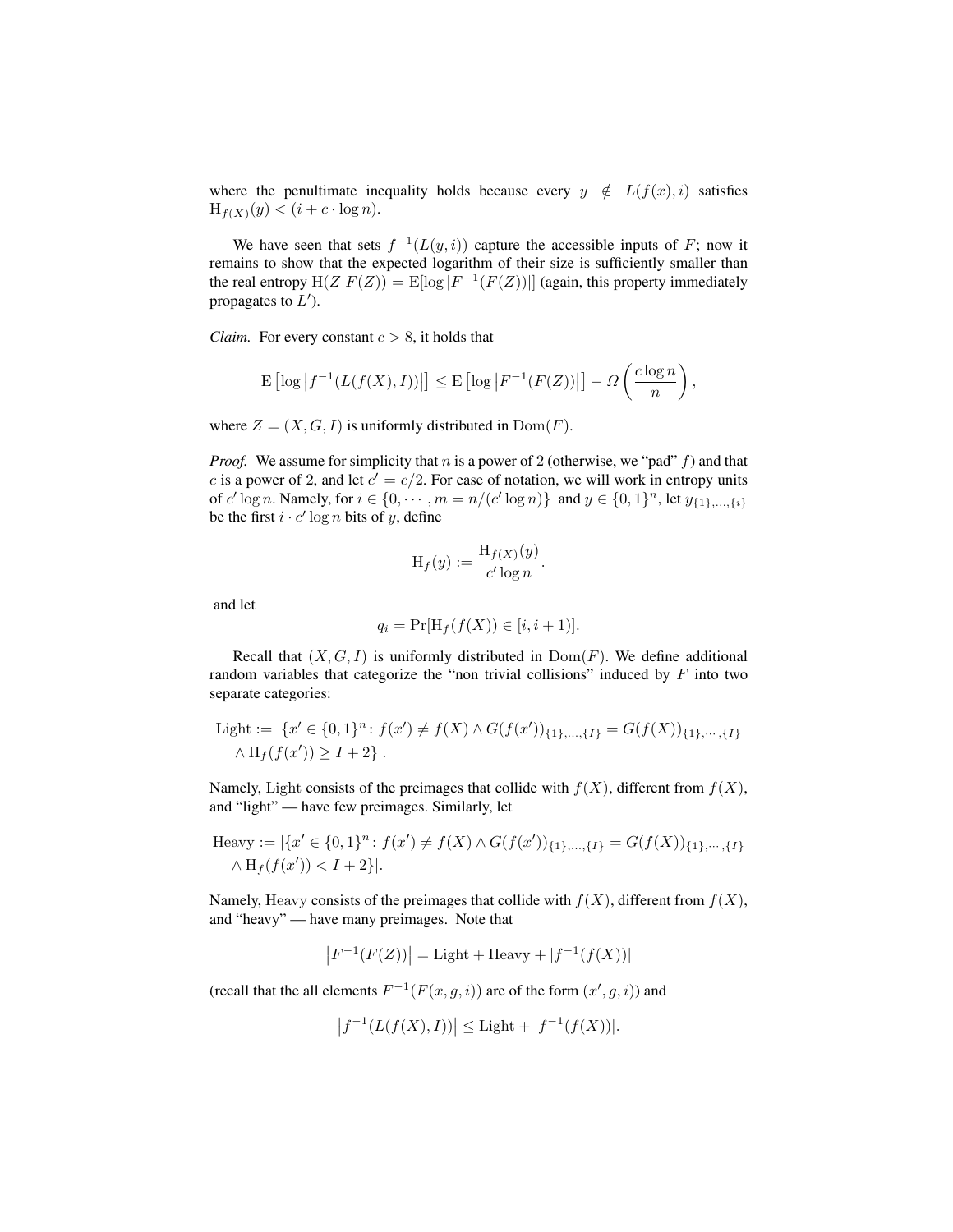Thus, we have

$$
E[\log |F^{-1}(F(Z))|] - E[\log |f^{-1}(L(f(X), I))|]
$$
  
\n
$$
\geq E\left[\log \frac{\text{Light} + \text{Heavy} + |f^{-1}(f(X))|}{\text{Light} + |f^{-1}(f(X))|}\right]
$$
 (1)

We manipulate this as follows:

$$
E\left[\log\frac{\text{Light} + \text{Heavy} + |f^{-1}(f(X))|}{|f^{-1}(f(X))| + \text{Light}}\right]
$$
\n
$$
\geq E\left[\log\left(1 + \frac{\text{Heavy}}{|f^{-1}(f(X))| + \text{Light} + \text{Heavy}}\right)\right]
$$
\n
$$
\geq E\left[\frac{\text{Heavy}}{|f^{-1}(f(X))| + \text{Light} + \text{Heavy}}\right],
$$
\n(2)

where the last inequality uses the fact that  $\log(1 + \alpha) \ge \alpha$  for  $\alpha \le 1$ . The proof of Claim 3.2 easily follows from the next claim, which yields that with constant probability, Heavy is a significant term in  $(|f^{-1}(f(X))| + \text{Light} + \text{Heavy})$ .

*Claim.* Let  $\alpha \geq 1$ ,  $i \in \{0, \ldots, m-1\}$  and  $x \in \{0,1\}^n$ . Condition on  $I = i$  and  $X = x$ , and define the following events (over the random variable G):

$$
E_i^1: \text{ (Light + Heavy)} \leq 3 \cdot 2^{n-i \cdot (c' \log n)}
$$
  

$$
E_i^2: \text{ Heavy} \geq (q_{i+1} - \alpha \cdot \sqrt{1/n^{c'}}) \cdot 2^{n-i \cdot c' \log n - 1}
$$

Then  $Pr[E_i^1] \geq 2/3$ , and  $Pr[E_i^2] \geq 1 - 4/\alpha^2$ .

*Proof.* For  $E_i^1$ , we note that  $E[Lighth$  + Heavy]  $\leq 2^{n-i \cdot (c' \log n)}$  by two-universality of G, and apply Markov's Inequality.

For  $E_i^2$ , let

$$
S := \{x' \in \{0,1\}^n : f(x') \neq f(x) \land \mathcal{H}_f(f(x')) \in [i+1, i+2)\}.
$$

Note that  $|S| \ge (q_{i+1} - \text{neg}(n)) \cdot 2^n$ , where we subtract  $\text{neg}(n)$  for not taking into account the preimages of  $f(x)$ . For  $g \in \mathcal{G}$ , let

$$
S_g := \{x' \in \{0,1\}^n : f(x') \neq f(x) \land \mathcal{H}_f(f(x')) \in [i+1, i+2) \land g(f(x'))_{\{1\},\ldots,\{i\}} = g(f(x))_{\{1\},\ldots,\{i\}}\},\
$$

note that (conditioned on  $I = i$  and  $X = x$ ) Heavy  $\geq |S_G|$ . We write  $|S_g| = \sum_{y \in f(S)} 1_{g,y} \cdot |f^{-1}(y)|$ , where  $1_{g,y}$  is the indicator for  $g(y)_{\{1\},..., \{i\}}$  =  $g(f(x))_{\{1\},\dots,\{i\}}$ . By the three-wise independence of G, the  $1_{G,y}$ 's are pairwise independent Bernoulli random variables, each with expectation  $2^{-i \cdot c' \log n}$ . Thus,  $\mathbb{E}[|S_G|] \ge (q_{i+1} - \text{neg}(n)) \cdot 2^{n-i \cdot c' \log n}$ . Assuming that  $q_{i+1} > \alpha \cdot \sqrt{1/n^{c'}} \ge \sqrt{1/n^{c'}}$ (as otherwise the claim about  $E_i^2$  holds trivially), it follows that

$$
\mathbf{E}[|S_G|] > q_{i+1} \cdot 2^{n-i \cdot c' \log n - 1}
$$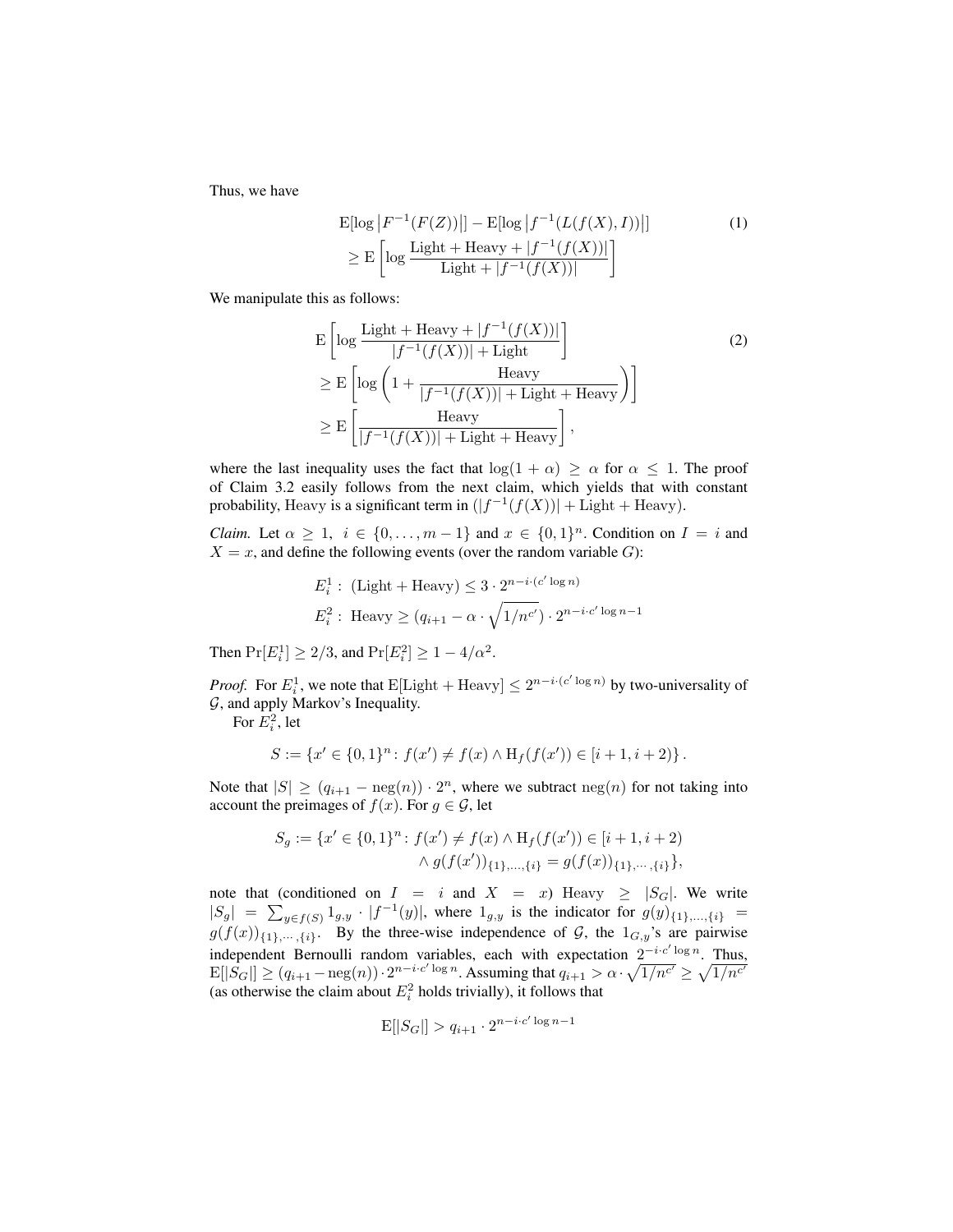By the pairwise independence of  $1_{G,y}$ 's, we also have

$$
\begin{split} \text{Var}[|S_G|] &= \sum_{y \in f(S)} \text{Var}[1_{G,y} \cdot |f^{-1}(y)|] \\ &\le 2^{-i \cdot c' \log n} \cdot \sum_{y \in f(S)} |f^{-1}(y)|^2 \\ &\le 2^{-i \cdot c' \log n} \cdot |S| \cdot \max_{y \in f(S)} |f^{-1}(y)| \le 2^{-i \cdot c' \log n} \cdot 2^n \cdot 2^{n - (i+1) \cdot c' \log n} \\ &= \left(\frac{2}{\sqrt{n^{c'}}} \cdot 2^{n - i \cdot c' \log n - 1}\right)^2, \end{split}
$$

and thus by Chebyshev inequality

$$
\begin{aligned} \Pr[E_i^2] &\geq \Pr\left[|S_G| \geq (q_{i+1} - \alpha \cdot \sqrt{1/n^{c'}}) \cdot 2^{n-i \cdot c' \log n - 1} \right] \\ &\geq 1 - \Pr\left[ \left| |S_G| - \mathrm{E}[|S_G|] \right| \geq \frac{\alpha}{2} \cdot \sqrt{\mathrm{Var}[|S_G|]} \right] \geq 1 - \frac{4}{\alpha^2}. \end{aligned}
$$

Noting that  $H_f(f(X)) \geq i$  means  $|f^{-1}(f(X))| \leq 2^{n-i \cdot (c' \log n)}$ , and applying Claim 3.2 with  $\alpha = 4$ , we have

$$
E[\log |F^{-1}(F(Z))|] - E[\log |f^{-1}(L(Y, I))|]
$$
  
\n
$$
\geq E\left[\frac{\text{Heavy}}{|f^{-1}(f(X))| + \text{Light} + \text{Heavy}}\right]
$$
  
\n
$$
\geq \frac{1}{m} \cdot \sum_{i=0}^{m-1} \Pr[\text{H}_{f}(f(X)) \geq i] \cdot \Pr[E_{i}^{1} \wedge E_{i}^{2} | \text{H}_{f}(f(X)) \geq i]
$$
  
\n
$$
\cdot \frac{\left(q_{i+1} - \frac{4}{n^{c'/2}}\right) \cdot 2^{n-i \cdot c' \log n - 1}}{2^{n+2-i \cdot (c' \log n)}}
$$
  
\n
$$
\geq \frac{1}{m} \cdot \sum_{i=0}^{m-1} (q_{i+1} + \dots + q_{m}) \cdot \left(1 - \frac{1}{3} - \frac{1}{4}\right) \cdot \left(\frac{q_{i+1} - 4/n^{c'/2}}{8}\right)
$$
  
\n
$$
\geq \frac{1}{48m} \cdot \left(\sum_{j,i \in \{0, \dots, m\}} q_{i} \cdot q_{j}\right) - O\left(\frac{m}{n^{c'/2}}\right)
$$
  
\n
$$
\geq \frac{1}{48m} - O\left(\frac{m}{n^{c'/2}}\right),
$$

where the first inequality is by Equation 2, and the third inequality holds since  $q_0 = 0$ for every one-way function, which implies that  $\sum_{1 \le i \le j \le m} q_i \cdot q_j = \sum_{0 \le i \le j \le m} q_i \cdot q_j \ge$  $\frac{1}{2} \cdot \sum_{j,i \in \{0,\ldots,m\}} q_i \cdot q_j$ . Thus, Claim 3.2 holds with respect to any  $c = 2c' \geq 8$ .

By Claims 3.2 and 3.2 and the fact that  $F(x, g, i)$  determines g and i, the sets  $L'(x, g, i) = f^{-1}(L(f(x), i)) \times \{(g, i)\}\$  satisfy the properties required to show that the accessible max-entropy of  $F^{-1}$  is at most  $H(Z|F(Z)) - \Omega(c(\log n)/n)$ . Taking c to be a sufficiently large constant times  $d$ , completes the proof.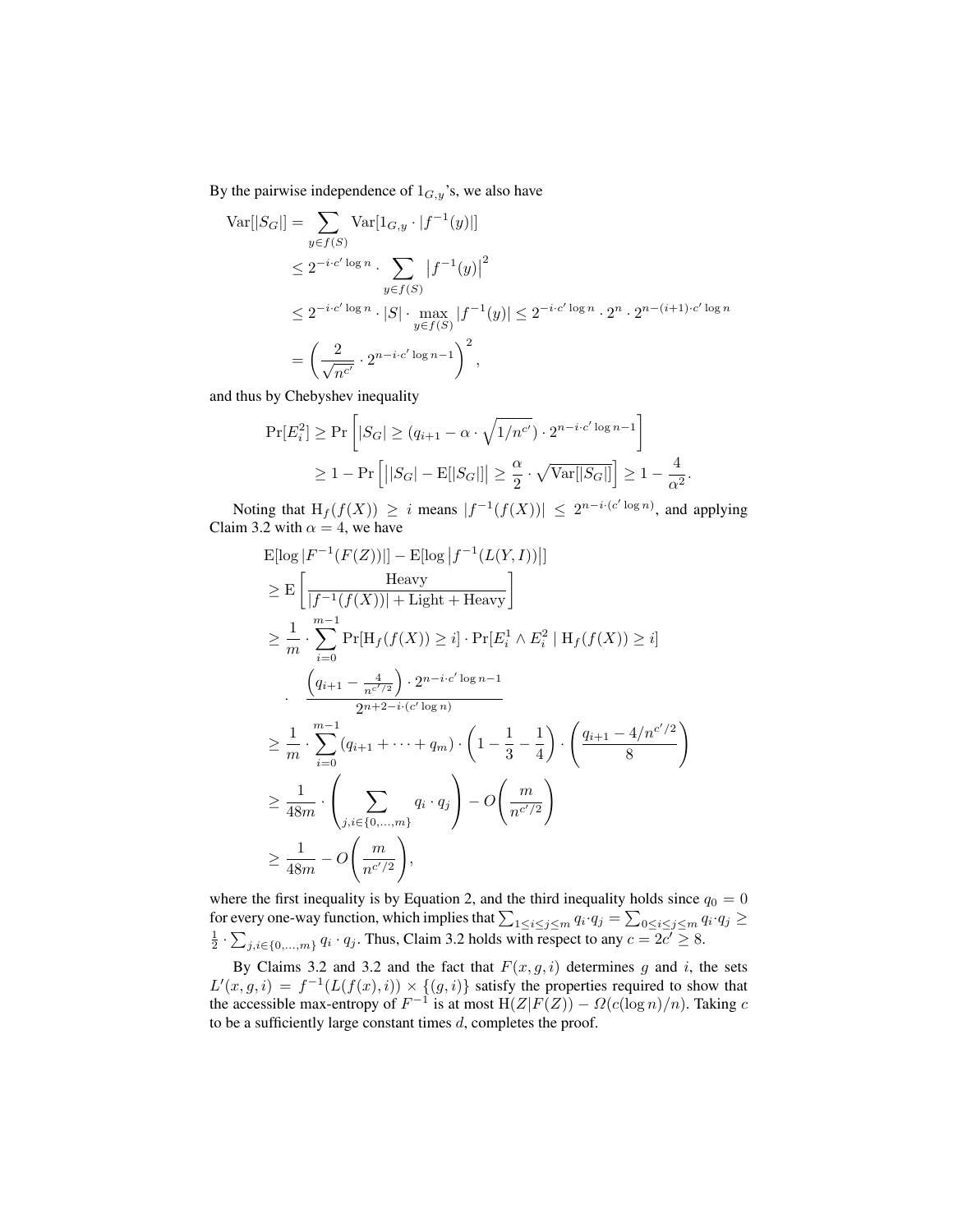# 4 UOWHFs from Inaccessible Entropy

In this section we show how to construct a UOWHF from any efficiently computable function with a noticeable gap between real Shannon entropy and either accessible average max-entropy or accesssible Shannon entropy. Recall that the more efficient construction from Section 3.2 satisfies the former, and the more direct construction from Section 3.1 satisfies the latter. Combined with these constructions, we obtain two new constructions of UOWHFs from any one-way function.

In both cases, we first transform the entropy gap into a noticeable gap between real Shannon entropy and accessible *max*-entropy. We begin with the construction that starts from a gap between real Shannon entropy and accessible average max-entropy because the transformation involves fewer steps (and is also more efficient).

### 4.1 The More Efficient UOWHF

Starting with any one-way function  $f : \{0,1\}^n \rightarrow \{0,1\}^n$ , the final UOWHF has output length  $O(n^7)$  and key length  $\tilde{O}(n^7)$  (or  $O(n^5)$ ) for both output and key lengths for a non-uniform construction). Throughout, let  $s \in \omega(\log n)$  denote any superlogarithmic function.

- STEP 0 (basic construction): Let  $F_0$  denote the function from Section 3.2. That is,  $F_0$ is defined on domain  $\{0,1\}^n \times G \times [n]$  as  $F_0(x,g,i) = (g(f(x))_{1,\ldots,i}, g)$ , where  $f: \{0,1\}^n \mapsto \{0,1\}^n$  is a one-way function and G is a family of constructible, 3-wise independent hash functions over  $\{0, 1\}^n$ .
	- $-F_0: \{0,1\}^{\ell_0^N} \to \{0,1\}^{\ell_0^{OUT}}$  where  $\ell_0^{\text{IN}} = \ell_0^{\text{IN}}(n) = O(n)$  and  $\ell_0^{OUT} = \ell_0^{OUT}(n) = O(n)$  $O(n).$
	- Let  $k_{\text{REAL}}$  denote the real Shannon entropy of  $F_0^{-1}$ . Theorem 5 yields that the accessible average max-entropy of  $F_0^{-1}$  is bounded by  $k_{\text{REAL}} - \Delta$  for  $\Delta =$  $(\log n)/n$ .
- STEP 1 (gap amplification): Let  $F_1$  be the t-fold direct product of  $F_0$ . That is,  $F_1(x_1,...,x_t) = (F_0(x_1),..., F_0(x_t))$  where  $t \in O(n^2 s/\Delta^2)$ . Specifically, we require that

$$
tk_{\text{real}} - \ell_0^{\text{IN}} \cdot \sqrt{st} \ge t \cdot (k_{\text{real}} - \Delta/2) + \ell_0^{\text{IN}} \cdot \sqrt{st} + 3s.
$$

This repetition increases both the real and accessible entropies of  $F_1$  by a factor of t (comparing to  $F_0$ ). In addition, this repetition converts real Shannon entropy to real min-entropy and accessible average max-entropy to accessible max-entropy (up to additive terms that are sub-linear in  $t$ ). More precisely:

- $F_1: \{0,1\}^{\ell_1^{\text{IN}}} \to \{0,1\}^{\ell_1^{\text{OUT}}}$  where  $\ell_1^{\text{IN}}(n) = t \cdot \ell_0^{\text{IN}} = O(tn)$  and  $\ell_1^{\text{OUT}}(n) = 0$  $t \cdot \ell_0^{\text{OUT}} = O(tn).$
- $-F_1^{-1}$  has real min-entropy at least  $tk_{\text{REAL}} \ell_0^{\text{OUT}}$ . √ st, which by our choice of t is at least  $t \cdot (k_{\text{REAL}} - \Delta/2) + \ell_0^{\text{IN}}$ . √  $st + 3s$ .

 $-F_1^{-1}$  has accessible max-entropy at most  $t \cdot (k_{\text{REAL}} - \Delta) + \ell_0^{\text{IN}} \cdot \sqrt{st}$ . From the next step on, the construction is given an additional parameter  $k$  (a "good" estimate of  $k_{\text{REAL}}$ ) such that  $k \in [k_{\text{REAL}}, k_{\text{REAL}} + \Delta/2]$ . This means that: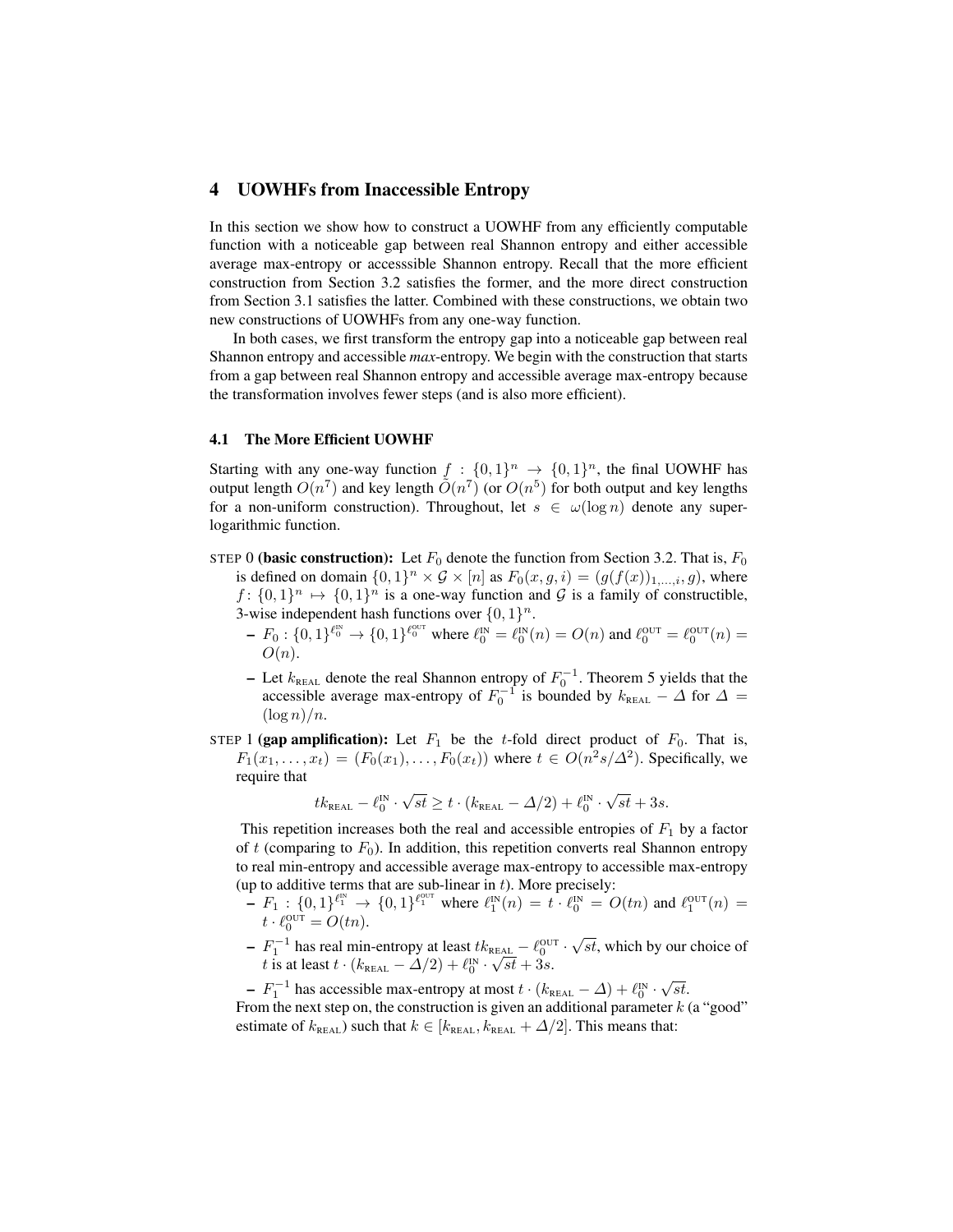- $-F_1^{-1}$  has real min-entropy at least  $t \cdot (k \Delta) + \ell_0^{\text{OUT}}$ . √  $st + 3s$ . √
- $-F_1^{-1}$  has accessible max-entropy at most  $t \cdot (k \Delta) + \ell_0^{\text{OUT}}$ . st.

That is, there is a gap of 3s between real min-entropy and accessible max-entropy, and moreover, we "know" where the gap is (given  $k$ ).

STEP 2 (entropy reduction): Apply entropy reduction to  $F_1$  to obtain  $F_2$ . That is,  $F_2(x,g) = (F_1(x), g, g(x))$ , where  $g : \{0,1\}^{\ell_1^N} \to \{0,1\}^{\ell}$  is selected from a family of 2-universal hash functions, where  $\ell = \ell(n, k) = t \cdot (k - \Delta) + \ell_0^{\text{IN}} \cdot \sqrt{st} + s =$  $O(tn)$ . This additional hashing reduces the real min-entropy and accessible maxentropy by  $\ell$  (up to an additive term of s). More precisely,

- 
$$
F_2
$$
: {0, 1} $^{\ell_2^{\text{IV}}} \to$  {0, 1} $^{\ell_2^{\text{OUT}}}$  where  $\ell_2^{\text{IN}}(n, k) = O(tn)$  and  $\ell_2^{\text{OUT}}(n, k) = O(tn)$ .  
-  $F_2^{-1}$  has real min-entropy at least s.

- $-F_2^{-1}$  has accessible max-entropy at most 0. Hence,  $F_2$  is collision-resistant on random inputs (by Lemma 1).
- STEP 3 (reducing the output length): First reduce the output length of  $F_2$  by hashing the output to  $\ell_2^{\text{IN}} - \log n$  bits. That is,  $F_3(x,g) = (g, g(F_3(x)))$  where g:  $\{0,1\}^{\ell_2^{\text{OUT}}} \to \{0,1\}^{\ell_2^{\text{IN}}-\log n}$  is selected from a family of pairwise-independent hash functions.
	- $-F_3: \{0,1\}^{\ell_3^N} \to \{0,1\}^{\ell_3^{\text{OUT}}}$  where  $\ell_3^{\text{IN}}(n,k) = O(tn)$  and  $\ell_3^{\text{OUT}}(n,k) = \ell_3^{\text{IN}}$  $\log n$ .
	- $F_3$  remains collision-resistant on random inputs.

Next, transform  $F_3$  into a family  $\{F_y\}$  of target collision-resistant hash functions via a random shift. That is,  $F_y(x) = F_3(y + x)$ .

- This yields a non-uniform construction  ${F_u}$  with input length and key length  $\ell_3^{\text{IN}}(n,k) = O(tn) = O(n \cdot n^2 s/\Delta^2) = O(n^5)$ , where the non-uniformity corresponds to choice of the parameter  $k \in [k_{\text{REAL}}, k_{\text{REAL}} + \Delta/2].$
- STEP 4 (removing non-uniformity): To remove the non-uniform advice  $k$ , we "try all possibilities" from 0 to  $\ell_0^N(n)$  in steps of size  $\Delta/2$ , similar to the approach used in [11] (see also [9, Section 3.6]) :
	- i. First, we construct  $m = \ell_0^{\text{IN}}(n) \cdot 2/\Delta$  families of functions  ${F_y^i}$  for  $i =$  $1, 2, \ldots, m$ , where  $\{F_y^i\}$  is the family of functions obtained by instantiating Steps 1 through 3 with the parameter k set to the value  $i\Delta/2$ . This m families of functions satisfy the following properties:
		- Each of  $F_y^1, \ldots, F_y^m$  is length-decreasing; in particular,  $F_y^i$  has input length  $\ell_3^{\text{IN}}(n, i\Delta/2)$  and output length  $\ell_3^{\text{IN}}(n, i\Delta/2) - \log n$ . Note that  $\ell_3^{\text{IN}}(n, i\Delta/2) \leq \ell_3^{\text{IN}}(n, \ell_0^{\text{IN}}(n))$  for all i because  $\ell(n, k)$  increases as a function of k. We may then assume that all m functions  $F_y^1, \ldots, F_y^m$ have the same input length  $\ell_3^{\text{IN}}(n, \ell_0^{\text{IN}}(n))$  and the same output length  $\ell_3^{\text{IN}}(n, \ell_0^{\text{IN}}(n)) - \log n$  by padding "extra part" of the input to the output.
		- $-$  At least one of  $\{F_y^1\}, \ldots, \{F_y^m\}$  is target collision-resistant; this is because  $k_{\text{ReLU}} \in [0, \ell_{0}^{\text{IN}}(n)]$  so there exists some i for which  $i\Delta/2$  lies between  $k_{\text{REAL}}$  and  $k_{\text{REAL}} + \Delta/2$ .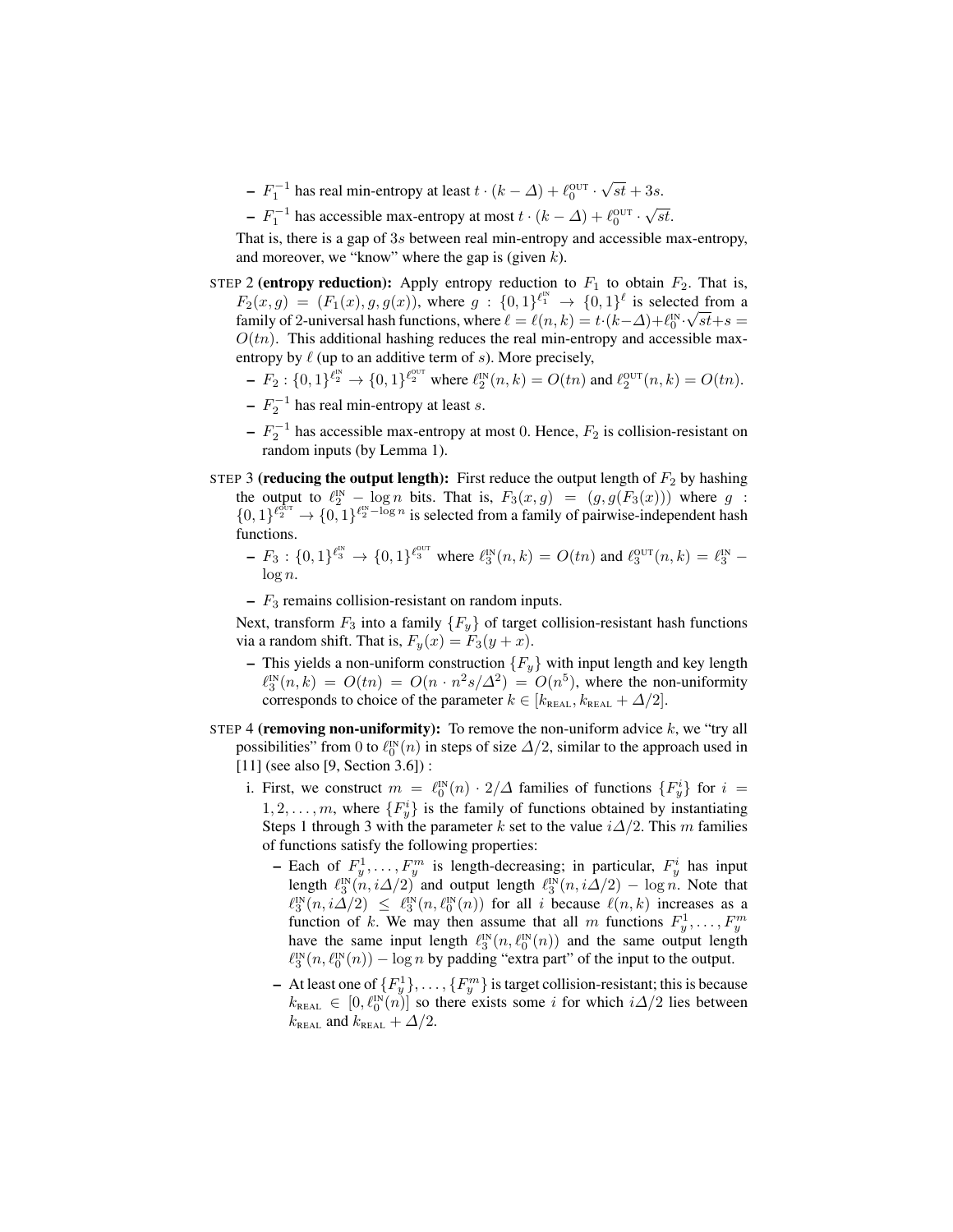- ii. Next, for each  $i = 1, 2, \dots, m$ , we construct a family of functions  $\{ \tilde{F}_{\tilde{y}}^{i} \}$  from  $\{F_y^i\}$  with input length  $m\cdot \ell_3^{\text{\tiny{IN}}}(n,\ell_0^{\text{\tiny{IN}}}(n)),$  key length  $O(\ell_3^{\text{\tiny{IN}}}(n,\ell_0^{\text{\tiny{IN}}}(n))\cdot \log n)$ and output length  $\ell_3^{\text{IN}}(n, \ell_0^{\text{IN}}(n)) - \log n$ , by following the construction given in [13]. Again, at least one of  $\{\tilde{F}_{\tilde{y}_1}^1\}, \ldots, \{\tilde{F}_{\tilde{y}_m}^m\}$  is target collision-resistant.
- iii. Finally, we define a family of functions  $\{F_{\tilde{y}_1,...,\tilde{y}_m}\}$  to be the concatenation of  $\tilde{F}^1_{\tilde{y}_1}, \ldots, \tilde{F}^m_{\tilde{y}_m}$  on the same input. That is,  $F_{\tilde{y}_1, \ldots, \tilde{y}_m}(x) = \tilde{F}^1_{\tilde{y}_1}(x) \circ \cdots \circ \tilde{F}^m_{\tilde{y}_m}(x)$ . - Note that F has input length  $m \cdot \ell_3^{\text{IN}}(n, \ell_0^{\text{IN}}(n))$  and output length  $m \cdot$ 
	- $(\ell_3^{\text{IN}}(n, \ell_0^{\text{IN}}(n)) \log n)$ , so F is length-decreasing. - Moreover, since at least one of  $\{\tilde{F}_{\tilde{y}_1}^{1}\}, \ldots, \{\tilde{F}_{\tilde{y}_m}^{m}\}\$  is target collisionresistant,  $\{F_{\tilde{y}_1,...,\tilde{y}_m}\}\$  must also be target collision-resistant. This is

because a collision for  $F_{\tilde{y}_1,...,\tilde{y}_m}$  is a collision for each of  $\tilde{F}^1_{\tilde{y}_1},\ldots,\tilde{F}^m_{\tilde{y}_m}$ . This yields a uniform construction of a UOWHF with output length length  $O(n/\Delta \cdot$  $n \cdot n^2 s / \Delta^2 = O(n^7)$ . and key length  $\tilde{O}(n/\Delta \cdot n \cdot n^2 s / \Delta^2 \cdot \log n) = \tilde{O}(n^7)$ .

# 4.2 UOWHF via a Direct Construction

Here, the final construction has output length  $\tilde{O}(n^{36})$  (or  $\tilde{O}(n^{26})$  for a non-uniform construction).

- STEP 0 (basic construction): Let  $F_0$  denote the function from Section 3.1. That is,  $F_0$  is defined over  $\{0,1\}^n \times [n]$  as  $F_0(x,i) = (f(x)_{1,\ldots,i})$ , where  $f: \{0,1\}^n \mapsto$ 
	- $\{0, 1\}^n$  is a one-way function.
	- $-F_0: \{0,1\}^{\ell_0^N} \to \{0,1\}^{\ell_0^{00T}}$  where  $\ell_0^{\text{IN}} = \ell_0^{\text{IN}}(n) \leq 2n$  and  $\ell_0^{00T} = \ell_0^{00T}(n) \leq$ 2n.
	- Let  $k_{\text{REAL}}$  denote the real Shannon entropy of  $F_0^{-1}$ . Theorem 1 yields that the accessible Shannon entropy of  $F_0^{-1}$  is at most  $k_{\text{REAL}} - \Delta$ , where  $\Delta \in \Omega(1/n^4$ .  $\log^2 n$
- STEP 1 (gap amplification): Let  $F_1$  be the t-fold direct product of  $F_0$  for a sufficiently large t to be determined later. That is,  $F_1(x_1, \ldots, x_t) = (F_0(x_1), \ldots, F_0(x_t)).$ This repetition increases both the real and accessible entropies of  $F_1$  by a factor of t. In addition, the repetition converts real Shannon entropy to real min-entropy and real max-entropy (up to an additive  $o(t)$  term). More precisely:
	- $-F_1: \{0,1\}^{\ell_1^{\text{IN}}} \to \{0,1\}^{\ell_1^{\text{OUT}}}$  where  $\ell_1^{\text{IN}}(n) = t \cdot \ell_0^{\text{IN}} = O(tn)$  and  $\ell_1^{\text{OUT}}(n) =$  $t \cdot \ell_0^{\text{OUT}} = O(tn).$
	- $-F_1^{-1}$  has real min-entropy at least  $t \cdot k_{\text{REAL}} 2n$ √ entropy at least  $t \cdot k_{\text{REAL}} - 2n\sqrt{st}$  and real max-entropy at most  $t \cdot k_{\text{REAL}} + 2n\sqrt{st}$ .
	- $-F_1^{-1}$  has accessible Shannon entropy at most  $t \cdot k_{\text{REAL}} t\Delta$ .

From the next step on, the construction is given an additional parameter  $k$  (a "good" estimate of  $k_{\text{REAL}}$ ) such that  $k \in [k_{\text{REAL}}, k_{\text{REAL}} + \Delta^2/256n]$ . This means that:

 $-F_1^{-1}$  has accessible Shannon entropy at most  $tk - t\Delta$ . This means  $F_1^{-1}$  has  $(1 - \Delta/4k)$ -accessible max-entropy at most  $tk - t\Delta/2$ .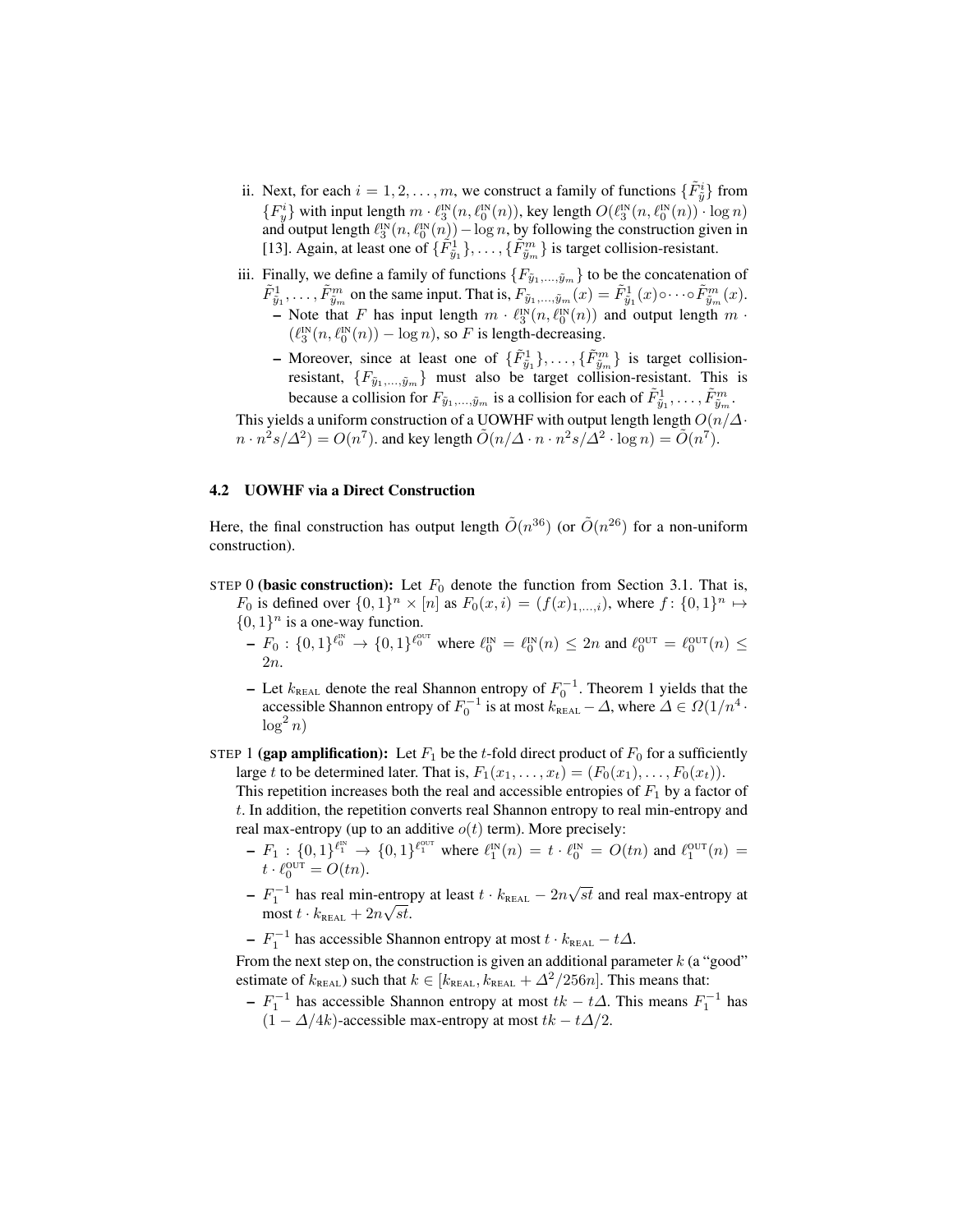STEP 2 (entropy reduction): Apply entropy reduction to  $F_1$  with  $\ell = \ell(n, k) = tk$  $t\Delta/2 + s$  to obtain  $F_2$ . That is,  $F_2(x,g) = (F_1(x), g, g(x))$ , where  $g: \{0,1\}^{\ell_1^{\mathbb{N}}} \to$  $\{0,1\}^{\ell}$  is selected from a family of 2-universal hash functions.

This reduces the accessible max-entropy to 0, which allows us to deduce that  $F_2$  is weakly collision-resistant on random inputs.

- $-F_2: \{0,1\}^{\ell_2^N} \to \{0,1\}^{\ell_2^{OUT}}$  where  $\ell_2^{IN}(n,k) = O(tn + \ell(n,k)) = O(tn)$  and  $\ell_2^{\text{OUT}}(n, k) = O(tn + \ell(n, k)) = O(tn).$
- $-F_2^{-1}$  has real min-entropy at least  $t(k_{\text{REAL}} k + \Delta/2) 2n$ √  $\frac{\Delta}{2}$  – 2n $\sqrt{st}$  – 2s and real max-entropy at most  $t(k_{\text{REAL}} - k + \Delta/2) + 2n\sqrt{st}$ .
- $-F_2^{-1}$  has  $(1 \Delta/4k + 2^{-\Omega(s)})$ -accessible max-entropy at most 0. Thus,  $F_2$  is q-collision-resistant on random inputsfor  $q = \Delta/4k - 2^{-\Omega(s)}$ .

STEP 3 (gap amplification):  $F_3$  is t'-fold direct product of  $F_2$ , where  $t' = s/q$  $O(ks/\Delta) = \tilde{O}(n^5)$ . That is,  $F_3(x_1,...,x_{t'}) = (F_2(x_1),...,F_2(x_{t'})).$ 

This allows us to amplify the weak collision-resistance property of  $F_2$  to obtain a gap between real min-entropy and accessible max-entropy in  $F_3$ . √

 $-F_3^{-1}$  has real min-entropy at least  $t' \cdot (t(k_{\text{ReAL}} - k + \Delta/2) - 2n)$  $\overline{st} - 2s$ ), which is at least:

$$
t' \cdot \big(t(\Delta/2 - \Delta^2/256n) - 2n\sqrt{st} - 2s\big).
$$

 $-F_3^{-1}$  has accessible max-entropy at most  $t' \cdot ((1 - q/8)(t(k_{\text{REAL}} - k + \Delta/2) +$  $(2n\sqrt{st})+1$ , which is at most:

$$
t' \cdot \big(t(\Delta/2 - \Delta q/16) + 2n\sqrt{st}\big) + 1\big).
$$

Now,  $k \leq \ell_0^{\text{IN}}(n) \leq 2n$ , so  $q = \Delta/4k - 2^{-\Omega(s)} \geq \Delta/8n - 2^{-\Omega(s)}$ . This means  $F_3^{-1}$  has accessible max-entropy at most:

$$
t' \cdot (t(\Delta/2 - \Delta^2/128n + 2^{-\Omega(s)}) + 2n\sqrt{st}) + 1).
$$

Note that the gap is at least  $t' \cdot (t \cdot \Delta^2/256n - 2^{-\Omega(s)} - (4n\sqrt{st} + 2s + 1))$ , which is at least 3s as long as:

$$
t \cdot \Delta^2 / 256n \ge 2^{-\Omega(s)} + 4n\sqrt{st} + 2s + 1 + 3s/t'
$$

Since  $3s/t' = 3q \leq 3\Delta$ , we can set  $t = O(n/\Delta + ns/\Delta^2 + n^4 s/\Delta^4) = \tilde{O}(n^{20})$ so that  $F_3^{-1}$  has a gap of 3s between real min-entropy and accessible max-entropy, and moreover, we know where this gap is (given  $k$ ).

- STEPS 4/5/6: We follow steps 2, 3, and 4 in the previous construction, with the following modifications in the parameters:
	- We apply entropy reduction first, with

$$
\ell = t' \cdot \left(t(\Delta/2 - \Delta q/16) + 2n\sqrt{st}\right) + 1\right) + s.
$$

 $-$  To remove the non-uniform advice k, we "try all possibilities" from 0 to  $\ell_0^{\text{IN}}(n) \leq 2n$  in steps of size  $\Delta^2/256n$ .

We then obtain a non-uniform construction of UOWHFs with output length  $O(n \cdot$  $(t \cdot t') = \tilde{O}(n^{26})$  and a uniform construction with output length  $\tilde{O}(n/(\Delta^2/n) \cdot n \cdot n)$  $t \cdot t' \cdot \log n = \widetilde{O}(n^{36}).$